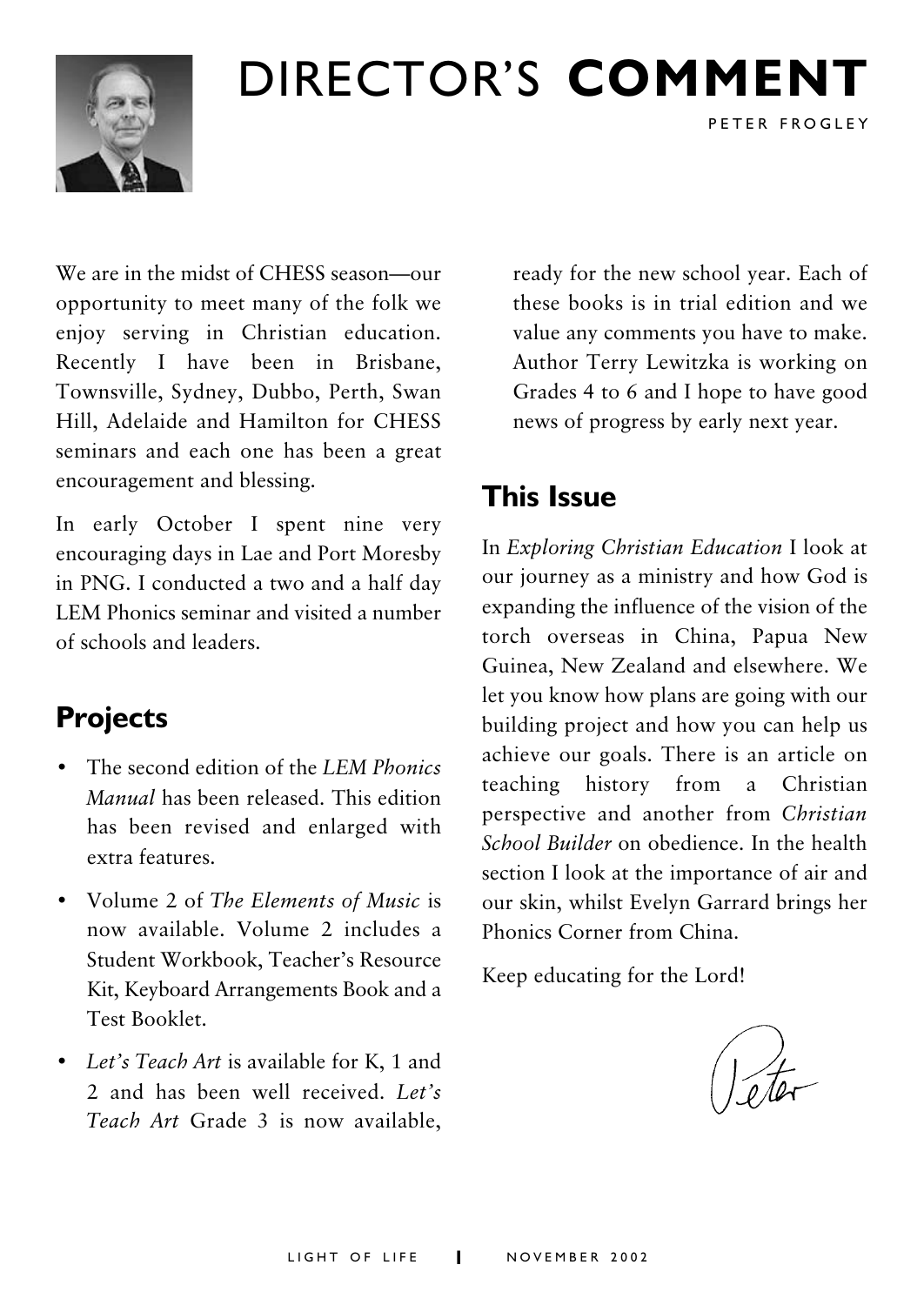

## **FVENT CALENDAR**

COMING EVENTS SEMINARS PROGRAMMES UPDATES



#### 2003 SEMINARS

As we draw to the close of the year we have begun planning for CHESS seminars for 2003. Both Kingsley and LEM have found that it is an expensive exercise to conduct regional seminars and we are unable to continue to offer as many of these. For example, we had a great time with the folk in Townsville, but the cost of getting there with books was prohibitive. We will, however, continue to do all we are able to serve the regional areas even if it means a seminar only every two or three years.

The list of seminars for 2003 is **tentative** at this stage and we would appreciate comment if some of the dates clash with local events, etc. Check our website at www.lem.com.au for details and downloadable application forms for all CHESS seminars.

#### PROPOSED CHESS SEMINARS FOR 2003

| Monday 10 March |
|-----------------|
| Saturday 24 May |
| Monday 9 June   |
|                 |

| Hobart   | Saturday 14 June                      |
|----------|---------------------------------------|
|          | Swan Hill (book display only, 1–5 pm) |
|          | Thursday 3 July                       |
| Adelaide | Saturday 5 July                       |
| Perth    | Saturday 6 September                  |
| Orange   | Saturday 4 October                    |
| Sydney   | Monday 6 October                      |

#### CATHOLIC HOME EDUCATION SEMINAR—MELBOURNE

Organised by the Catholic Home Education group, the 2003 Catholic Home Education Family Day is tentatively set for Saturday 11 October 2003 at St Patrick's Parish Hall, Cnr Rogers and Childers Sts, Mentone.

All are welcome—contact Philip and Selina De Rose for more information on 03 9504 1008.

## **LEM Phonics**

#### CHINA

Again we enclose an information sheet for those interested in teaching LEM Phonics in China. We need singles or families for both short (12 months) and long term assignments. Many have a heart for China and this is a wonderful opportunity to serve with a great group of people investing time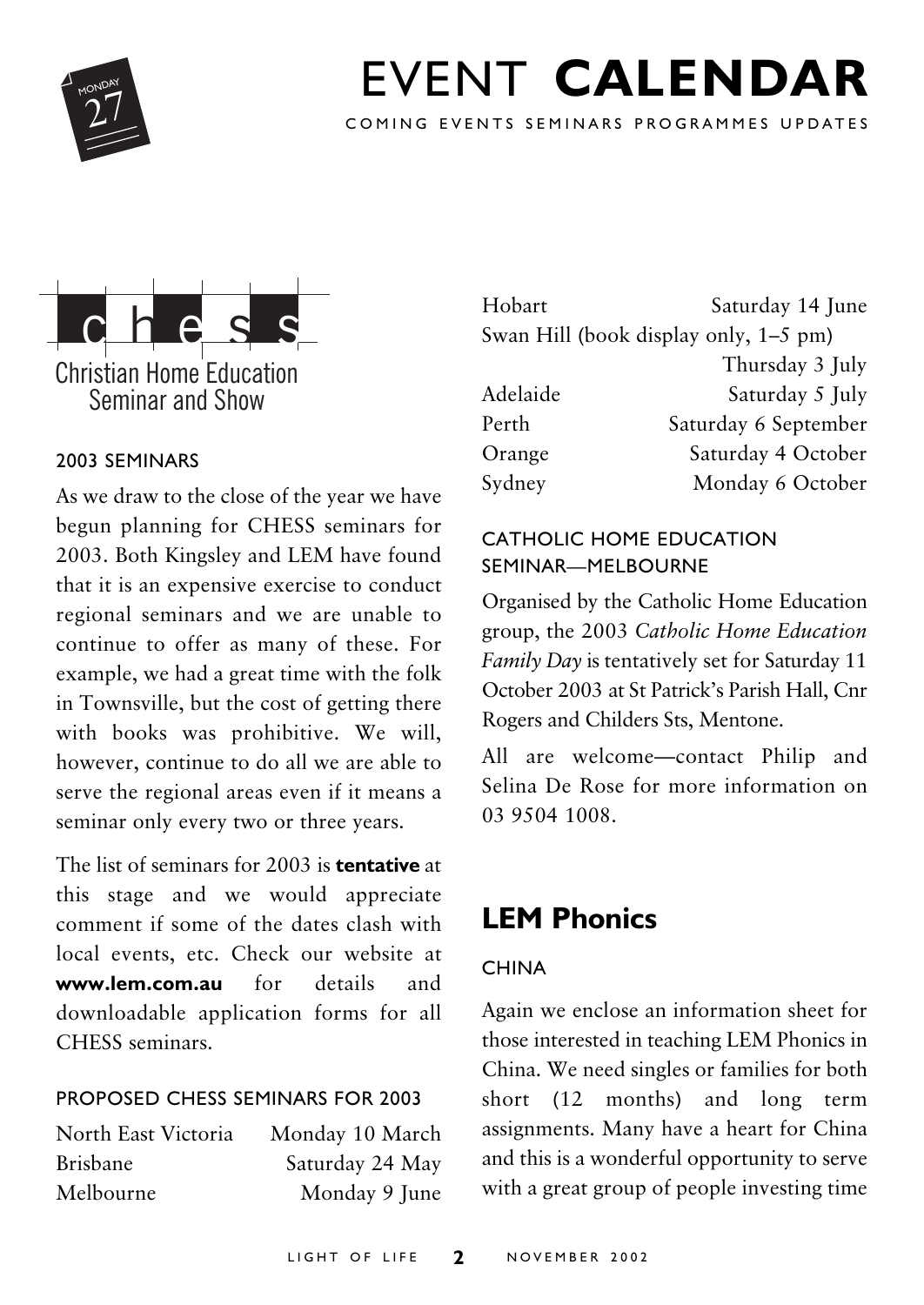in a nation which is destined to become a world leader in this century. This is a most important time for China, with the Olympic Games in 2008, joining the World Trade Organisation and the new regulation that all Chinese children must learn English. It would be difficult to imagine a better time to invest in China

#### INTRODUCTORY SEMINARS

LEM Phonics Introductory Seminars are conducted by our Registered Instructors and are announced through flyers included with Light of Life and in our mailouts. Downloadable versions are also available on our website at www.lem.com.au

An LEM Phonics Introductory Course will be conducted in Canberra by Registered Instructor Margaret Pond, over three full days from 14 to 16 January 2003. For details contact Margaret on (02) 4982 9002.

#### ADVANCED LEM PHONICS

The next Advanced LEM Phonics course will be conducted by Evelyn Garrard in Canberra from 6 to 17 January 2003. The Advanced Course will be conducted over nine days, concluding on Thursday 16th. The successful students who wish to become Registered Instructors in LEM Phonics will then be able to continue on for the Friday to complete the necessary extra work. Applications are still being received, but please remember that pre-reading assignments are required. A flyer is enclosed or visit our website <sub>at</sub> www.lem.com.au

## **Kingdom Defence Trust**

The Kingdom Defence Trust is now operating to assist home educators and many others with legal questions. Light Educational Ministries has helped many over the vears, but we are now referring all legal enquiries to the Kingdom Defence Trust. Legal issues are not for amateurs, but we are often hearing of folk who presume some knowledge of the law and thus are attempting to help people. We advise great care as mistakes in legal matters can be very expensive and often well-meaning people create situations that make it more difficult for all home educators. It is wise to seek qualified legal counsel—and that is why the Kingdom Defence Trust has come into existence.

The Kingdom Defence Trust seeks to operate at minimum cost to those requiring legal assistance. Donations to the Kingdom Defence Trust are therefore always welcome and in fact necessary for the Trust to continue its most valuable work. Donations can be forwarded to KDT, PO Box 70, Belconnen ACT 2617.

#### www.lem.com.au

Hits are steadily increasing on our website and we hope you are finding the online information, downloads and ordering useful. We welcome your suggestions and comments-feel free to email them to john@lem.com.au, or contact our office by phone on (02) 6259 3944.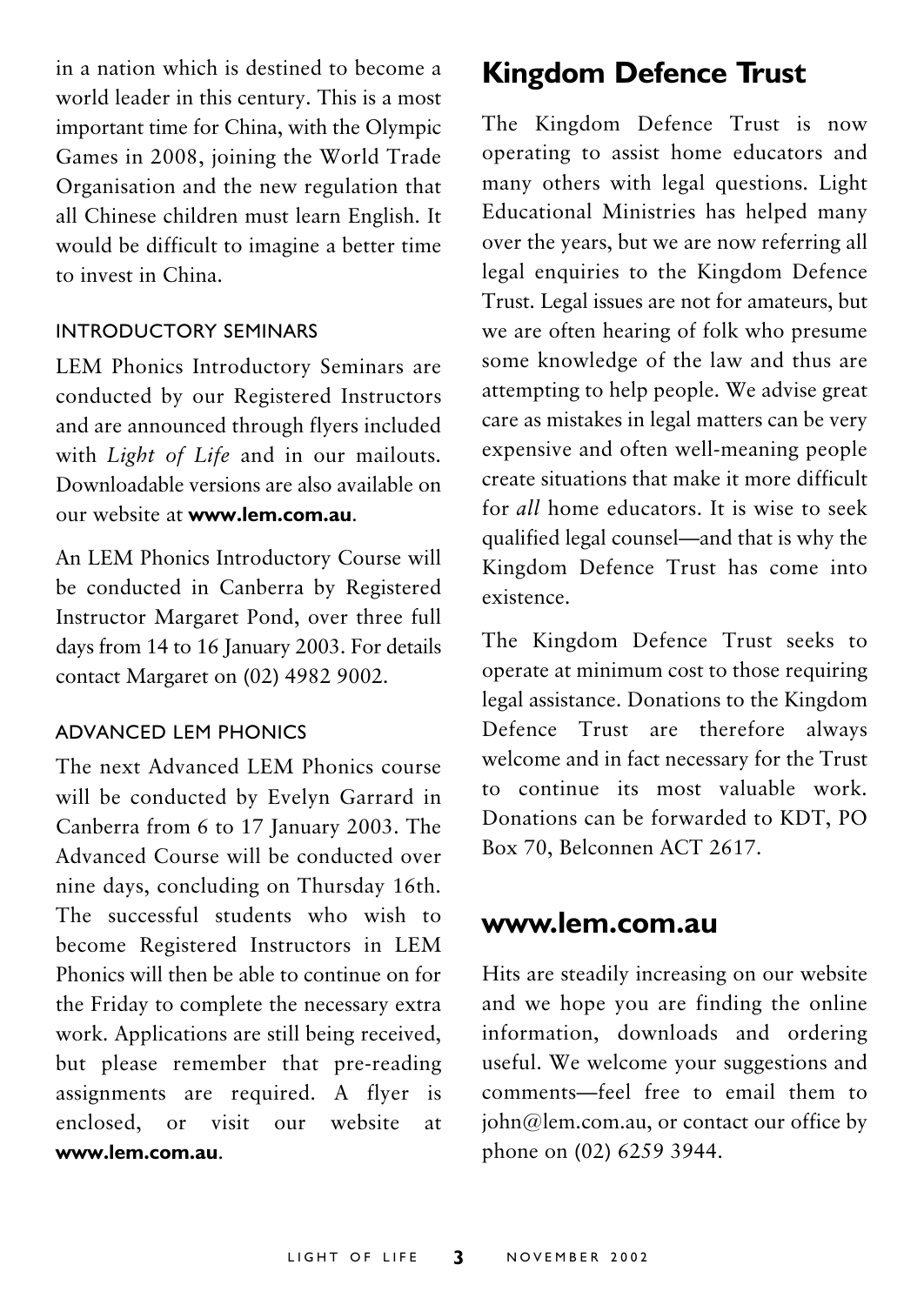## **EXPLORING CHRISTIAN EDUCATION**



## $(45)$  The Developing Vision

PETER FROGLEY

Joel 2:28 tells us 'Your young men shall see visions', so I must conclude that in 1979 I was still a young man, as I received a vision from the Lord

I was praying with a friend prior to a Christian Education Seminar at YWAM in Kona, Hawaii, when I 'saw' a vision. Looking back now it is clear that God was calling me to begin a ministry that is now known as Light Educational Ministries.

## **The Torch**

At the time it was a most exciting experience. The fact that God was speaking to me seemed unimportant at the time as my attention was focused on the expression of God's heart for education and the children of the world. The focus of the vision was a torch which in appearance was similar to our original logo. (Incidentally, I am very happy with our present logo as logos need to be simple.) The torch I saw was particularly complex, perhaps detailed would be a better word, and it had many

fine pipes through which the oil needed to be transported. They seemed almost like capillary tubes and the point seemed to be that they would easily become blocked by impurities, which would result in the torch's flame becoming clouded. The Lord drew my attention to the need to keep clean oil in the torch so that it could burn with a clean, pure flame. The Lord wanted to see uncontaminated Christian education that would truly glorify His Son, our Lord Jesus Christ. It is that integrity that I long to see in Christian education, whether in schools or at home. It is imperative for us to reinterpret all learning beginning with the centrality of Jesus Christ to all things-see Colossians 1:15-20 for Paul's truly amazing revelation of who Christ is and what He has done.

## **Multiplication**

As I watched I saw that the torch was not exclusively for me. Rather, many would see a vision of the torch, perhaps communicated to them by God directly, or in any of a multitude of ways. The torch seemed to have 'children' and multiply with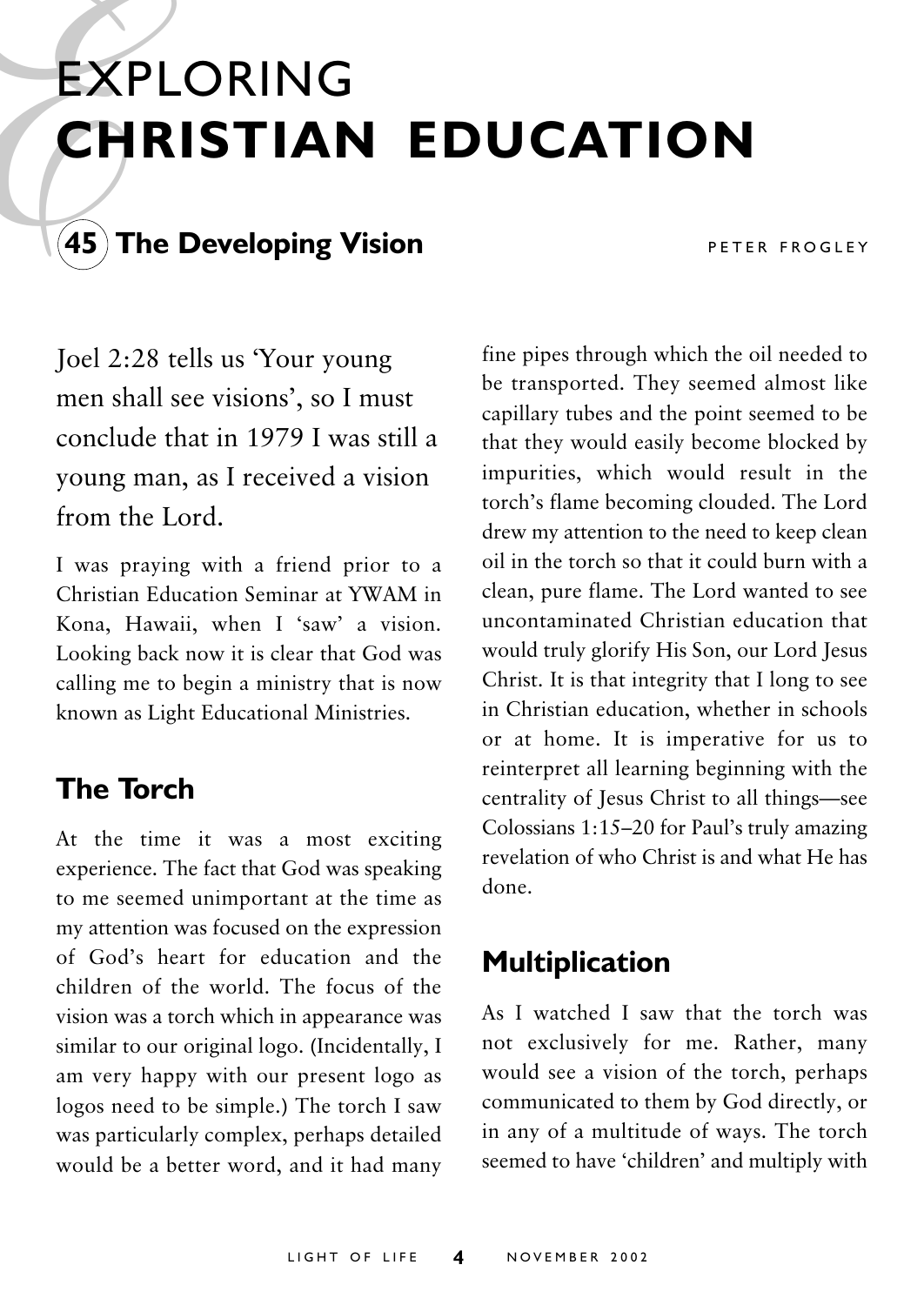faithful people picking up a torch and taking its light into the world. To that extent it has been both exciting and gratifying to see Christian Education spread across the earth, but often disappointing to

the me, as flame has often seemed to be clouded.

### **Growing Interest**

In recent months we have seen a growth in contacts in various parts of the world. We have had a enquiry from a Christian School

## The Lord wanted to see **UNCONTAMINATED** Christian Education

## **Though** it Tarry...

Nevertheless, there had always been an expectation from that original vision that the ministry I would be involved with would itself spread across the earth. For vears we have seen some international involvement, but I have never felt, until recently, that the original sense of vision was being outworked, but it seems that God is doing that now-and in a manner I certainly would not have expected.

### Doors open

Three and a half years ago doors began to open in China for LEM Phonics. This was not something we had anticipated, indeed it has been quite different to anything we had ever done before. It has involved rewriting the LEM Phonics programme as an EFL (English for Speakers of a Foreign Language) programme. To facilitate this Evelyn Garrard is currently working in China completing this major task.

working with the Kurds in northern Iraq requesting use of the LEM Phonics programme. A Christian orphanage, which is rescuing young girls threatened with exploitation in Northern Thailand, is using **I FM Phonics** 

### New Zealand

Phil Oster, our administrator, has just returned from an Austrade mission to New Zealand where he had opportunity to promote LEM Phonics. Significant interest was shown from groups teaching English to overseas students planning to study at western universities. We will be looking to the Lord for future direction in New Zealand

### **Papua New Guinea**

#### LAF

Last year I travelled to Papua New Guinea to visit Maurie and Margaret May who worked with us here in Canberra for several years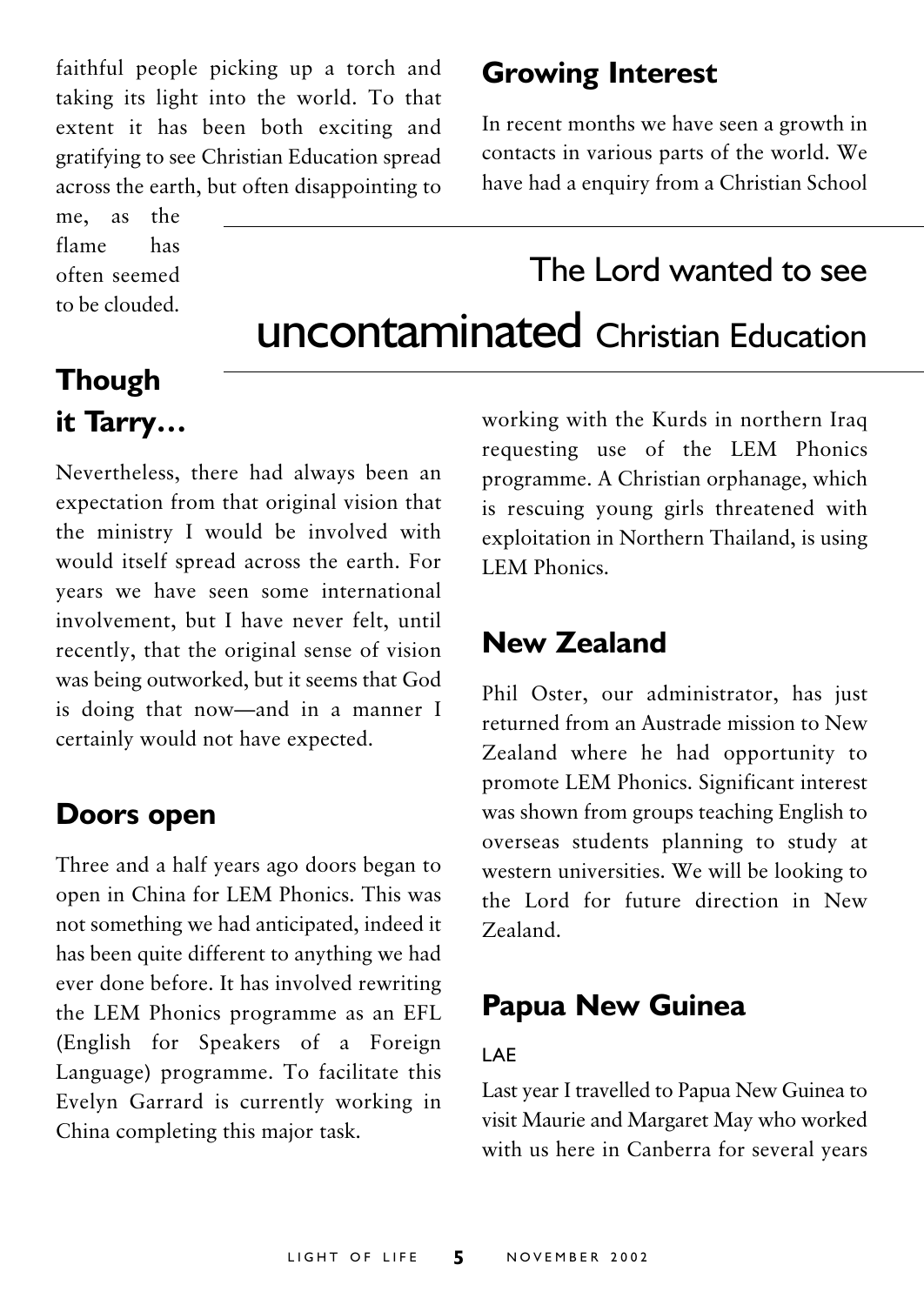and are  $now$ with Missionary Aviation Fellowship in Mt Hagen in the Highlands. Whilst there we drove down to Lae, a long and very arduous drive, to visit Lae Christian Academy, to whom we have supplied resources for several years.

Whilst in Lae I visited several Christian schools. including the Christian Integrated School, which is run completely by nationals I discovered the Principal, Gabriel Waine, had begun the school with a vision for his nation to see national Christian schools dotted across Papua New Guinea. The school in Lae began four years ago and this year they began a second school in Hegere, in the Highlands.

I was impressed with the

vision and dedication of Gabriel and his committee and returned to Lae at the beginning of October this year to conduct a three day introduction to LEM Phonics. There were 16 teachers from four schools at the seminar and all were keen to see LEM Phonics established in their schools in 2003. I was also able to meet with the committee and discuss ways we could assist them with



Staff at the Christian Integrated School are all nationals



The buildings and grounds are simple but functional

their fledgling schools and as a result we have set several initiatives in place.

#### PORT MORESBY

On the way home I called at Port Moresby, where I met my friend Mesia Novau, now living in the capital. With Mesia's and Austrade's help I spent two days introducing LEM and LEM Phonics to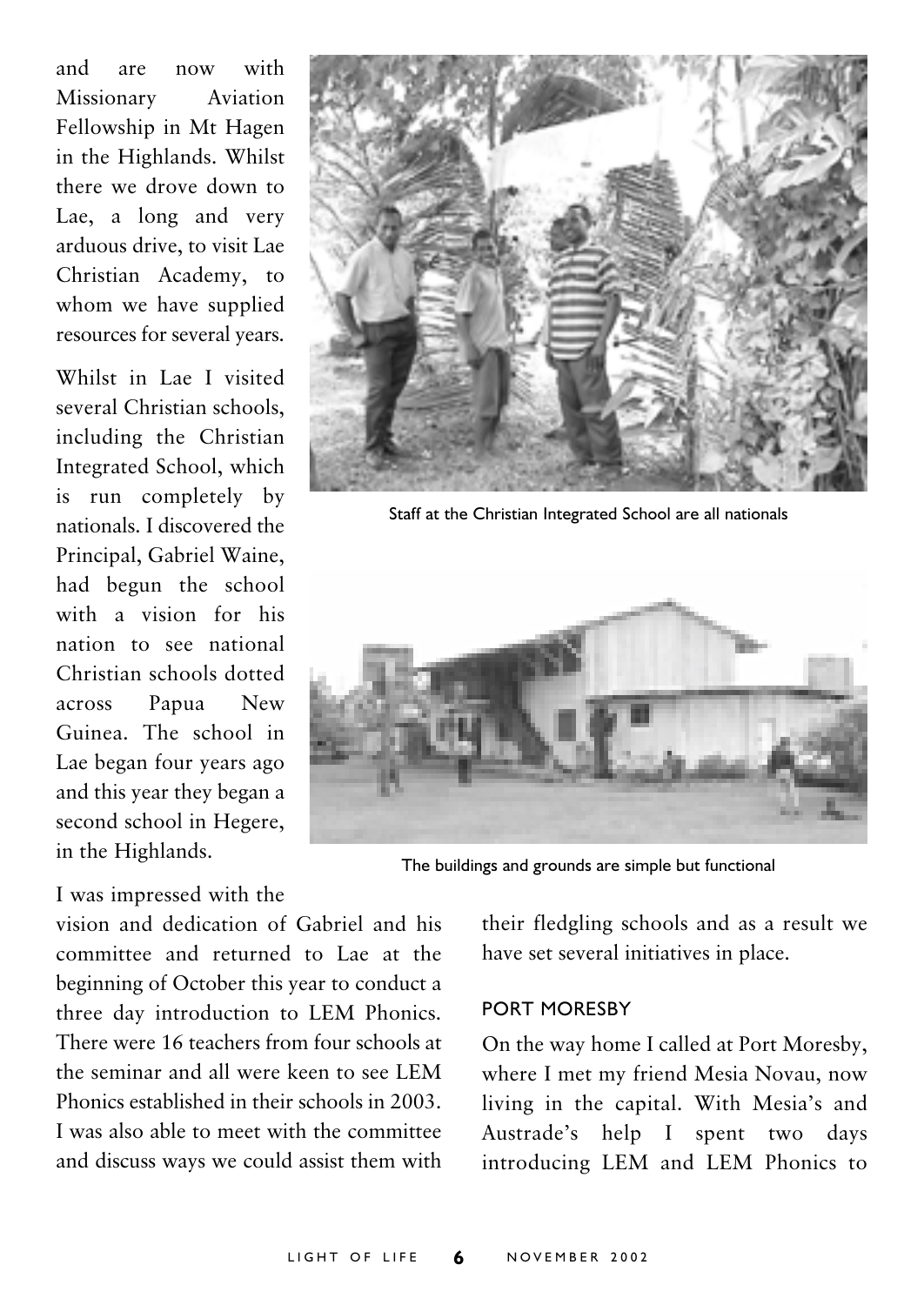various groups. Several Christian schools showed strong interest in being trained in LEM Phonics as the Principals quickly recognised the benefit LEM Phonics would bring over the existing methods that had been used. We met with an official of the Education Department, as well as a leader of the Uniting Church in PNG, who each expressed keen desire to enrol teachers in a training seminar in LEM Phonics. As a result Mesia will be seeking to organise a training seminar in the near future.

On previous visits to PNG in 1989 and 1991 there seemed little interest in Christian education, but the climate has changed. The Christian leaders are increasingly aware that their nation is in

trouble and that what they have been doing has not worked well. It seems God is opening a door of opportunity in and for that land. Five million people; 800 different languages plus an interesting national language, Pidgin, that only they seem to understand. I believe English will be a major tool in bringing a future of hope and purpose in God to that nation. The missionary activity of the past century has prepared the nation for a potential reformation, which is desperately needed at this time

I came away from Papua New Guinea believing God had specifically called me to be there and certainly the favour of God was on those 9 days.

#### Peru

As mentioned in the August Light of Life we also have LEM in Peru through Bob and Frances Relvea. The work there is progressing well with many opportunities to minister in schools and churches as well as tertiary institutions. Bob wrote. 'We are planning conferences for Peru for late July...,<sup>3</sup> These conferences will be conducted in conjunction with ACSI in Latin America

## The Christian leaders are increasingly aware that their nation is in trouble

### **Spreading Flame**

After many years of faithful ministry we are now beginning to see this international aspect of our vision becoming a reality. As with all growth there is the pain of expansion—the desire to rush in and do, as against the fear of taking a risk and perhaps getting it wrong. But, there is a big world out there and great need for the Gospel and Christian education. Would you join us in prayer and otherwise, as we seek His will in these new developments for the  $t^{\alpha}$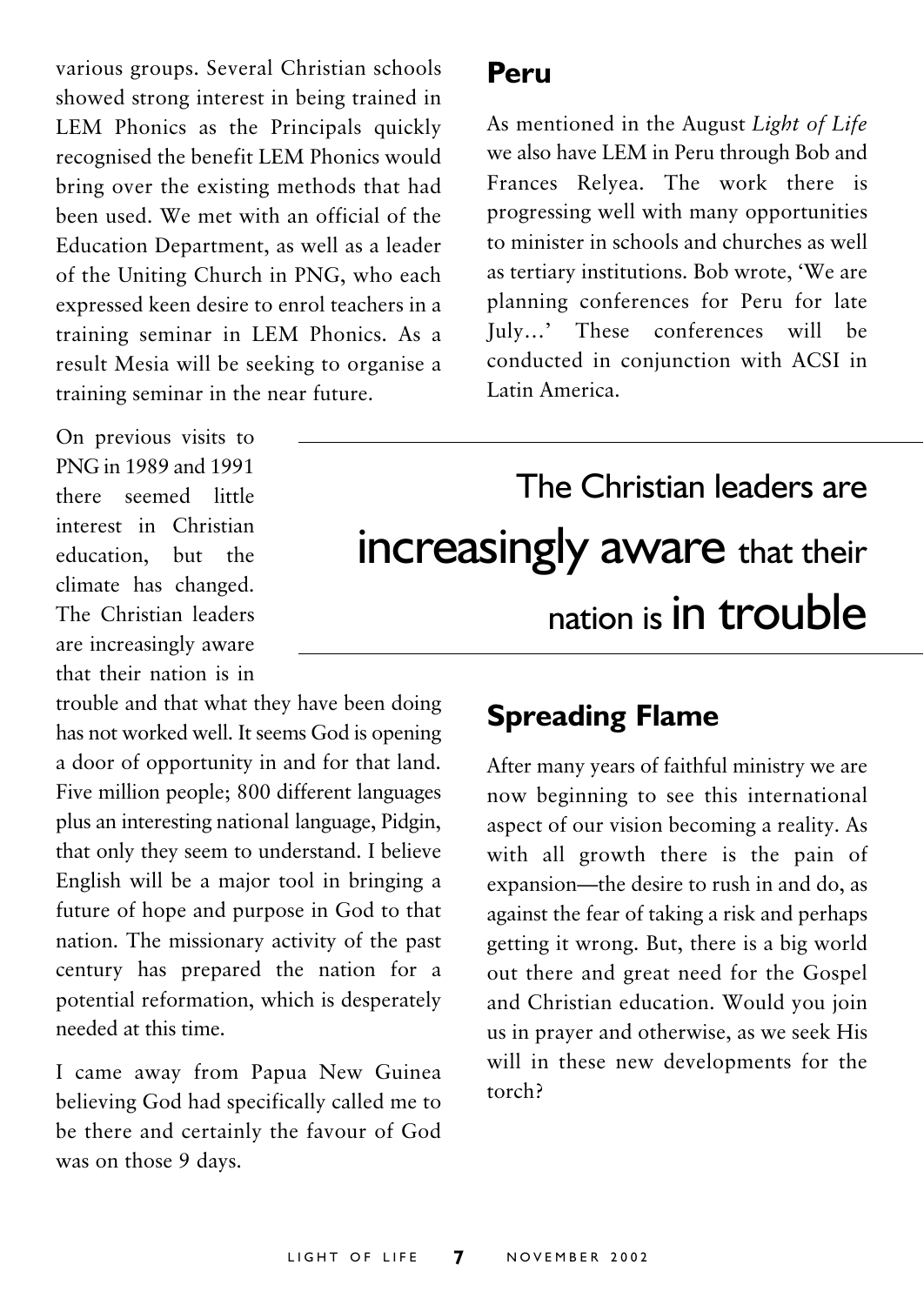## **BUILDING** THE VISION

Light Educational Ministries began in an old house in Booleroo Centre, South Australia, in September 1979.

personnel being part of the University of the Nations. Whilst at YWAM we purchased some transportable buildings which served us well until, having separated from YWAM, we left our buildings to YWAM who have



Booleroo Centre, 1979–1989

subsequently re novated them. In 1999 we relocated to the old Spence Primary School administration building, whilst we waited for our application for land to proceed. The process has been much longer than we had anticipated, partly caused by a change of direction on our part, but largely by several rolls of 'red tape'.

The property was owned by Booleroo Ministry Centre who kindly allowed us to use the facility. Over the years LEM helped add to the facility, which also housed Fountain Centre Christian School.

In 1990 LEM moved onto the Canberra Youth With A Mission campus, with our



YWAM Canberra, 1990–1999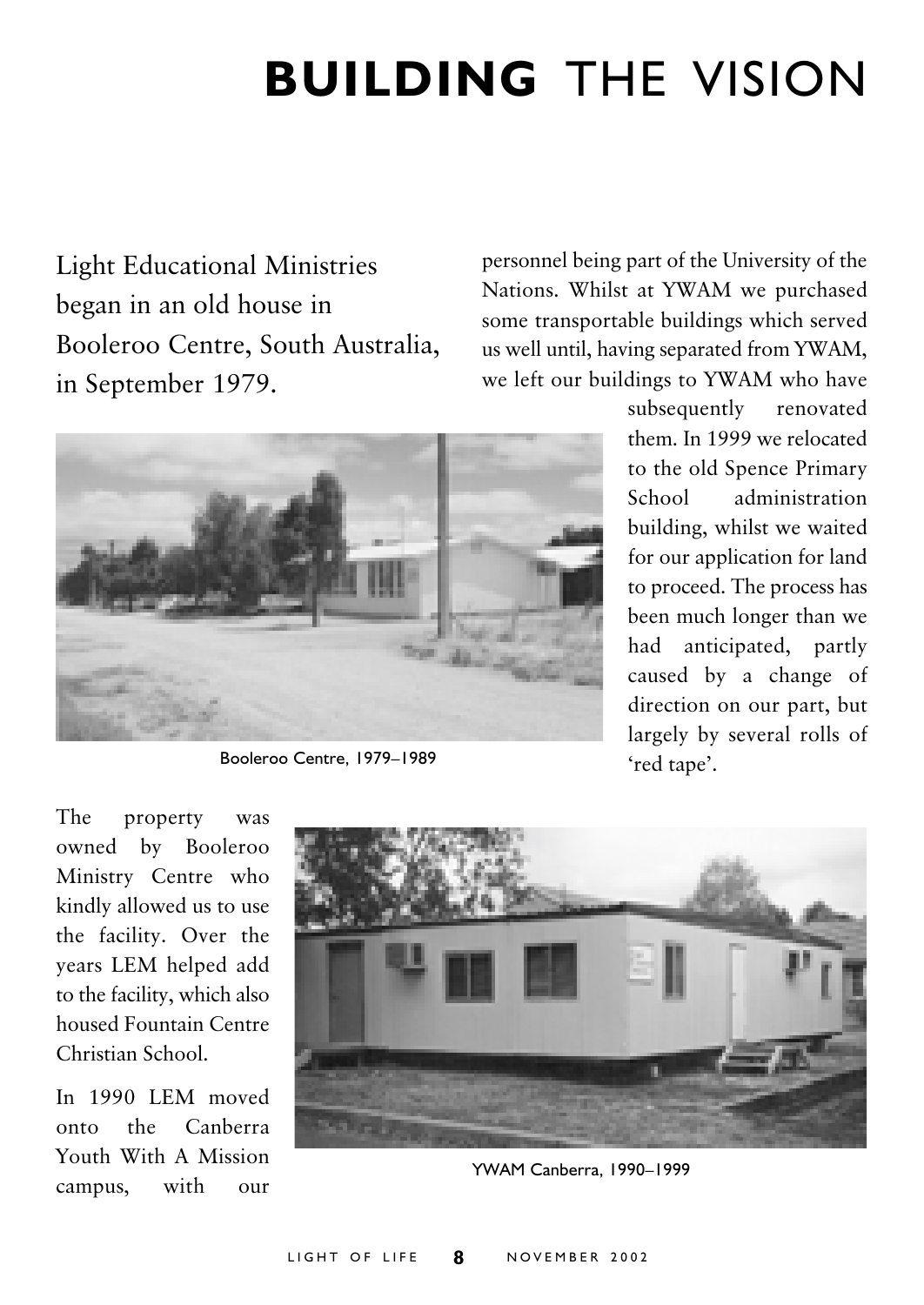

### **New Facility**

We have engaged an architect, Murray Coleman, an old friend who was the architect at YWAM, who has completed drawings for our new facility (see plan above).

This plan is the first stage of the development with another stage planned as soon as funds allow. The building will be of brick veneer construction, which will enable us to keep construction costs to a minimum.

### **Size and Cost**

The area of stage one is  $411 \text{ m}^2$  which will provide a basic space for our operations, we would like to add a seminar room and library in stage two.

The cost of the actual building would make the project quite affordable, hut infrastructure costs that go with public buildings these days almost double the cost. The cost estimate we have from the architect is \$400,000, but we are trusting we can reduce that cost through careful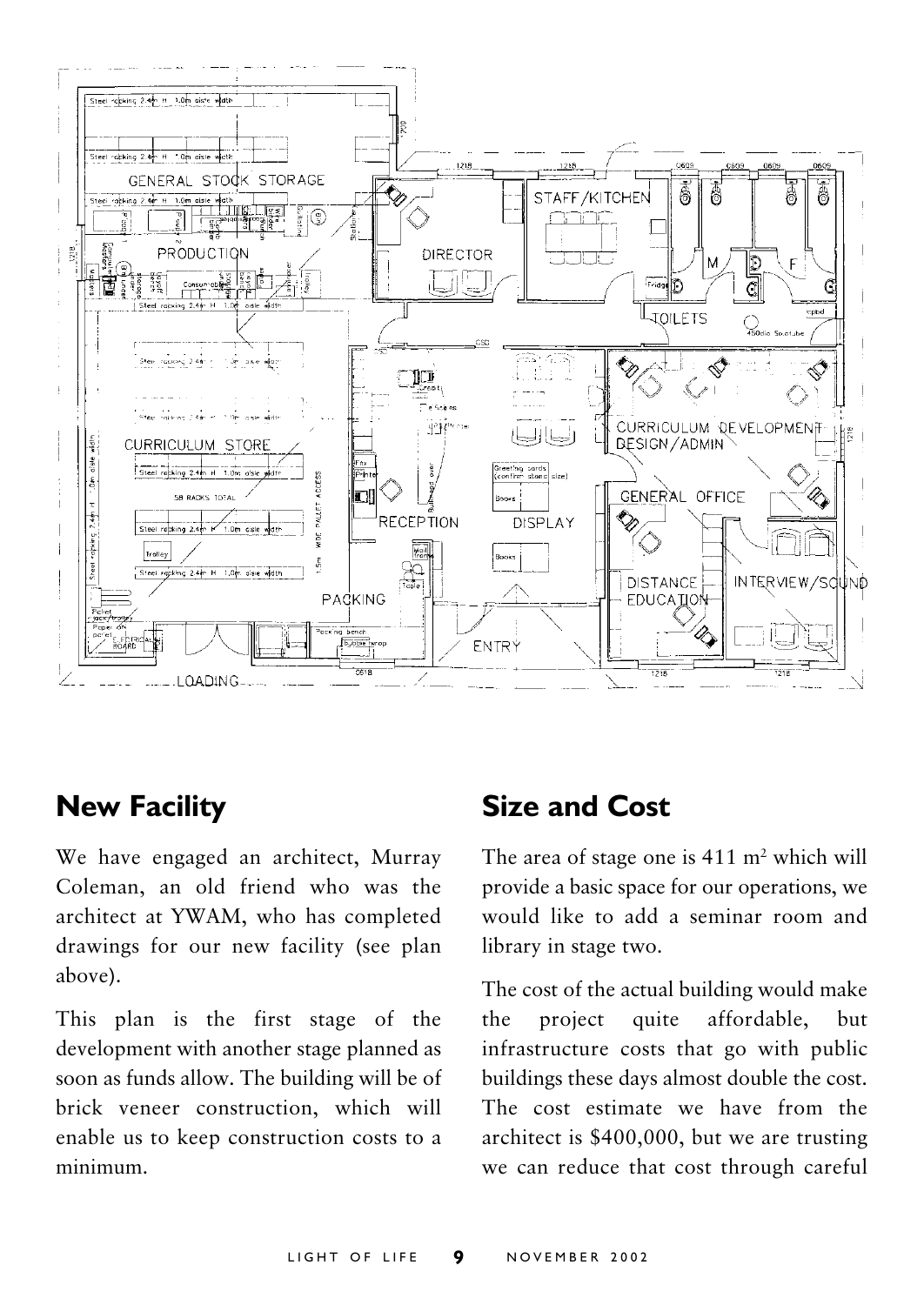choice of building materials, volunteer or discounted cost tradesmen and local volunteer labour. We believe there are tradesmen out there on our mailing list that may be able to help us with their particular trade. Some may want to give their time. whilst others may wish to offer a discounted rate. If you are in that position we would love to hear from you. There is a place on the response slip enclosed with this Light of Life for you to indicate interest.

### **Benefit**

As we have been able to design this building from scratch it will be a lot more efficient in terms of staff movement and production than any of our previous accommodations. Whilst our present facility is a nice building it is quite inefficient in terms of space usage. In addition, the rent on the present facility has increased each year to the extent that it is virtually unaffordable for us-to such a degree that we have needed to relinquish the upstairs area and have squashed into the downstairs area. Initially we anticipated we would be out of this building within two years, yet here we are almost to the end of three years.

## **Time Frame**

Our experience is that it is not altogether wise to set time frames in such complex matters. Nevertheless, we believe we can see the light at the end of the tunnel. As I am writing our plans go formally to the design and siting office where the initial response has been positive. We are reliably informed that after this it will be a relative formality which should be complete before the end of the year. We are thus tentatively planning for construction to be able to begin in the first half of 2003 and be complete early in the second half of the vear.

### **Reaching the Target!**

Having been planning for this time for many years we have been putting away any excess cash into the building fund. Several years ago we mounted a building fund promotion and a number of folk gave quite generously so that money together with the greater bulk of finance which came from our profits amounts to well over \$200,000.

Thus we have presented a target for fund raising this time as \$150,000. You will have received a mailout from us recently with a brochure explaining the project and a response card. We are enclosing another response card with this edition of Light of Life.

We would simply ask you to pray and be generous. If the majority of our friends gave a small amount we would easily reach our target.

We thank you for considering our request and pray the Lord blesses you as He leads you in sharing with us.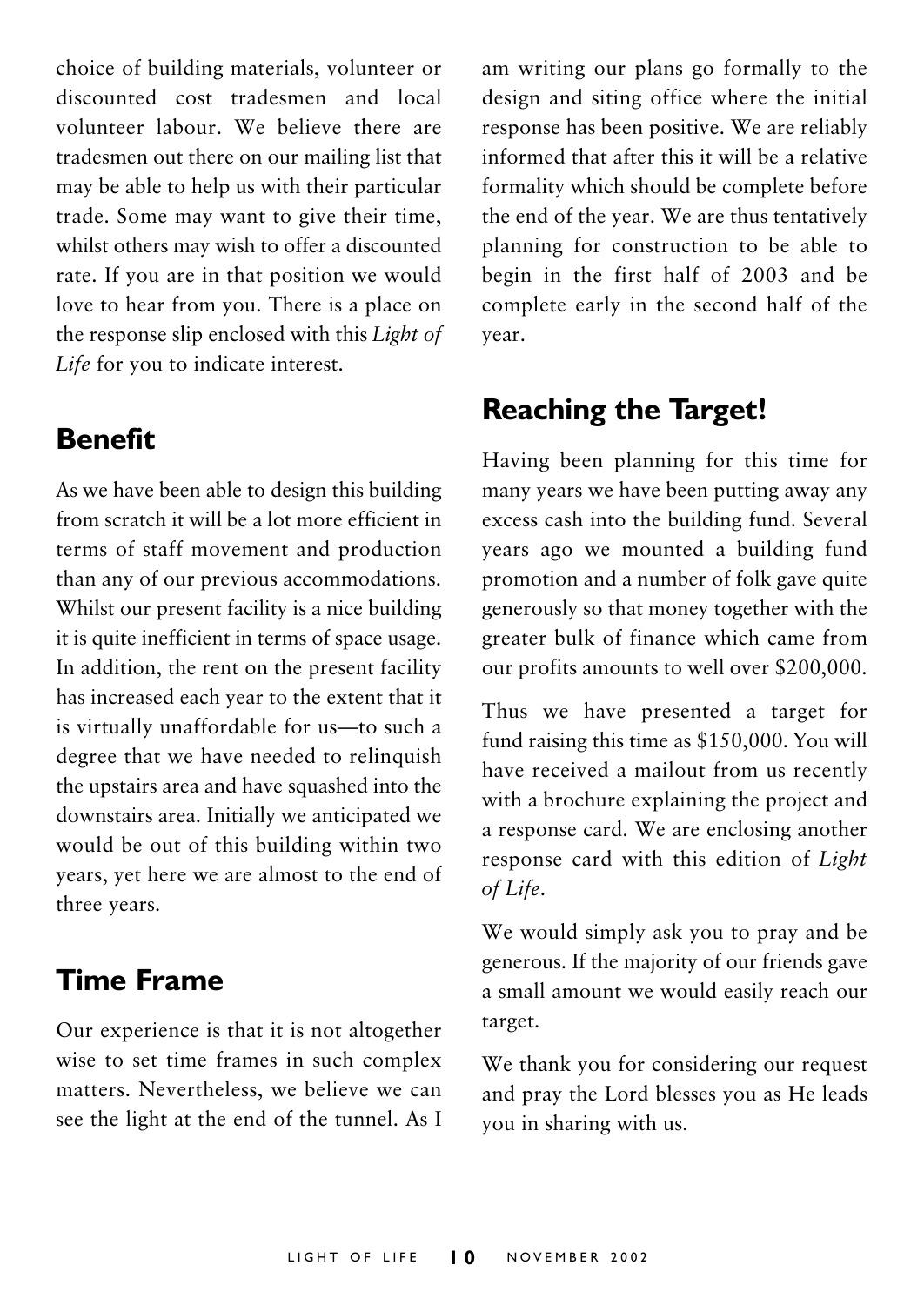

## **HOW DO I TEACH** HISTORY BIBLICALLY?

PETER FROGLEY

After teaching children the tools of learning (English, maths, etc.) the teaching of history is perhaps the most important discipline.

Of course, each discipline has its own history, which should be taught throughout a course—the history of maths, the history of art, etc.—but history in itself is important because it teaches us how God deals with man in the real world. In it we see God's sovereignty and providence manifested.

## The humanist view of history (or 'How to be depressed')

The question we face in looking to teach our children history is 'Which version do we teach?' God has his version of history and man has his! Most history books are written by men 'in whom there is no fear of God'. Indeed, there is very little history that has been written in a way which seeks to understand and honour God.

When man looks at events in time and space he records them as humanistic history-that is, as man understands the events. But man, without God, is not in a good position to understand history, much less to teach it to others. Let's consider a few examples of humanist man as he honestly attempts to come to grips with history without reference to God

Morris Kline, the famous mathematician, wrote:

The plight of man is pitiable. We are wanderers in a vast universe, helpless before the devastations of nature, dependent upon nature for food and other necessities, and uninformed about why we were born and what we should strive for. Man is alone in a cold and alien universe. He gazes upon this mysterious, rapidly changing, and endless universe and is confused, baffled, and even frightened by his own insignificance.

Would you like this man to be interpreting history and teaching it to your children?

Then, well known historian Edward Gibbon, author of The Decline and Fall of the Roman Empire, provided us with a more cynical view of history:

History is little more than the register of the crimes, follies, and misfortunes of mankind.

To conclude this set of depressing quotes (which, if nothing else, should serve to convince us that it is a most wonderful privilege to be called by God to be His child and to have a purpose and vision for life), Andre Maurois wrote:

The universe is indifferent. Who created it? Why are we here on this puny mud heap spinning in infinite space? I have not the slightest idea and I am quite convinced that no one has!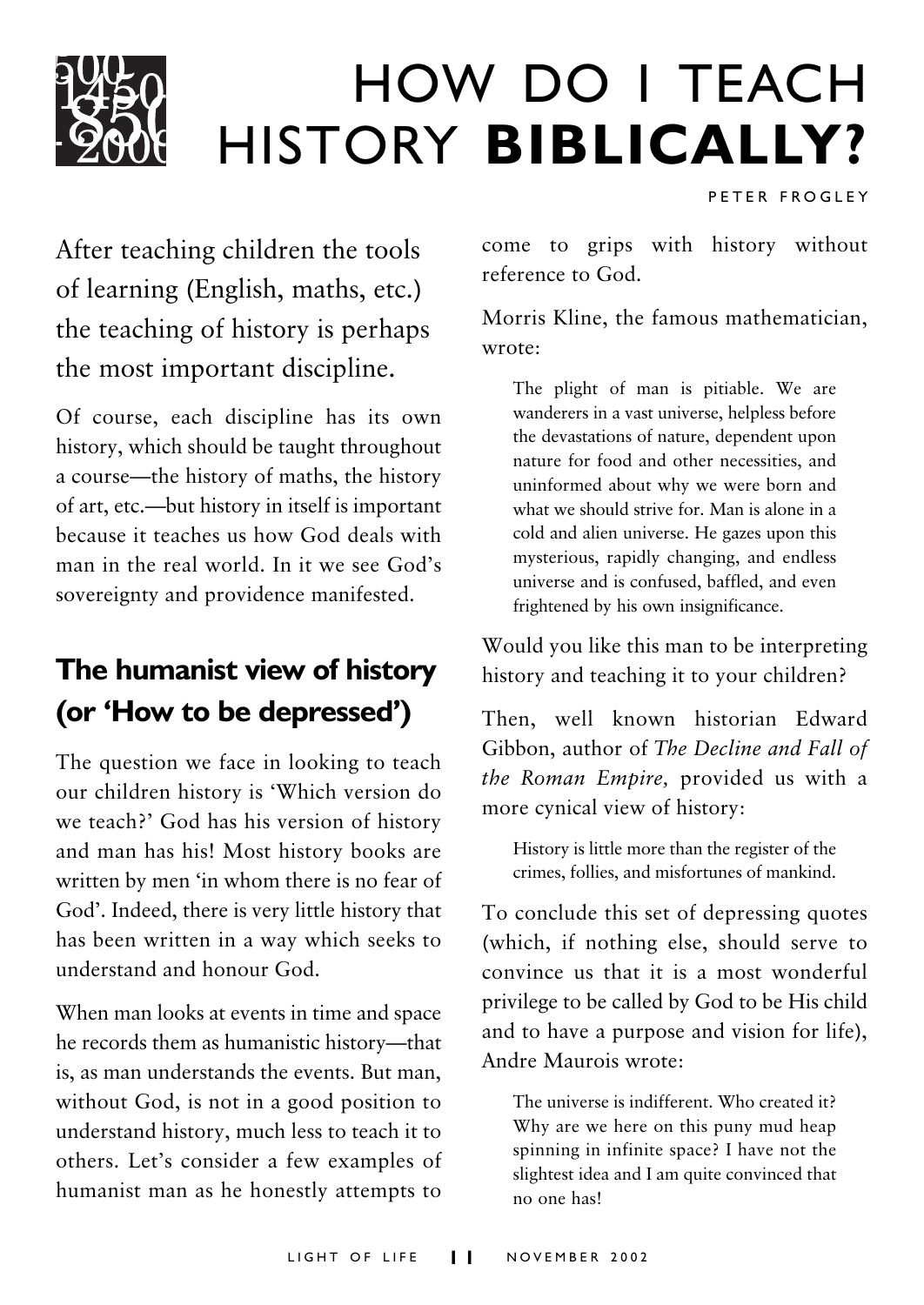O the power of the Holy Spirit in regenerating the 'lost soul'. When we come

## God is the **primary actor** in history

to realise the utter destitution of man without God it fires us to know Him and His world and to teach our children that which is pleasing and honouring to our great God.

## **His Story**

For the Christian, history is His Story. There is a way to view history that is godly and the following quotes help us to identify the foundations of biblical thinking.

Arnold Guyot<sup>1</sup>, nineteenth century Christian geographer wrote relating to his subject:

The entire globe is a grand organism, every feature of which is the outgrowth of a definite plan of the all-wise Creator for the education of the human family, and the manifestation of His own glory.

The American minister, Rev S. W. Foljambe, gave an outline of the foundation of a Christian history when he wrote in 1876:

The events of history are not accidents. There are no accidents in the lives of men or of nations. We may go back to the underlying cause of every event, and discover in each God's overruling and intervening wisdom. It has been said that history is the biography of communities; in another, and profounder sense, it is the autobiography of Him 'who worketh all things after the counsel of His own will' (Eph. 1:11), and who is graciously timing all events in the interest of His Christ, and of the kingdom of God on earth.

The scriptures themselves testify to the importance God places in an appreciation of history:

He has made His wonderful acts to be remembered. Psalm 111:4

That they should put their confidence in God, and not forget the words of God, but keep His commandments. Psalm 78:7

And you shall remember all the way which the Lord your God has led you in the wilderness these forty years, that He might humble you, testing you, to know what was in your heart, whether you would keep His commandments or not. And He humbled you and let you be hungry, and fed you with manna which you did not know, nor did your fathers know, that He might make you understand that man does not live by bread alone, but man lives by everything that proceeds out of the mouth of the Lord Deut  $8.2-3$ 

Remember the days of old, consider the years of all generations. Ask your father, and he will inform you, your elders and they will tell you. Deut 32:7

## **Godly History**

To be understood world history must be viewed through the revelation of God and man in the Bible. The Bible is an historical book which helps us understand how God interprets history.

The Bible teaches that God the Eather originated history when He created all things. The Christian views history through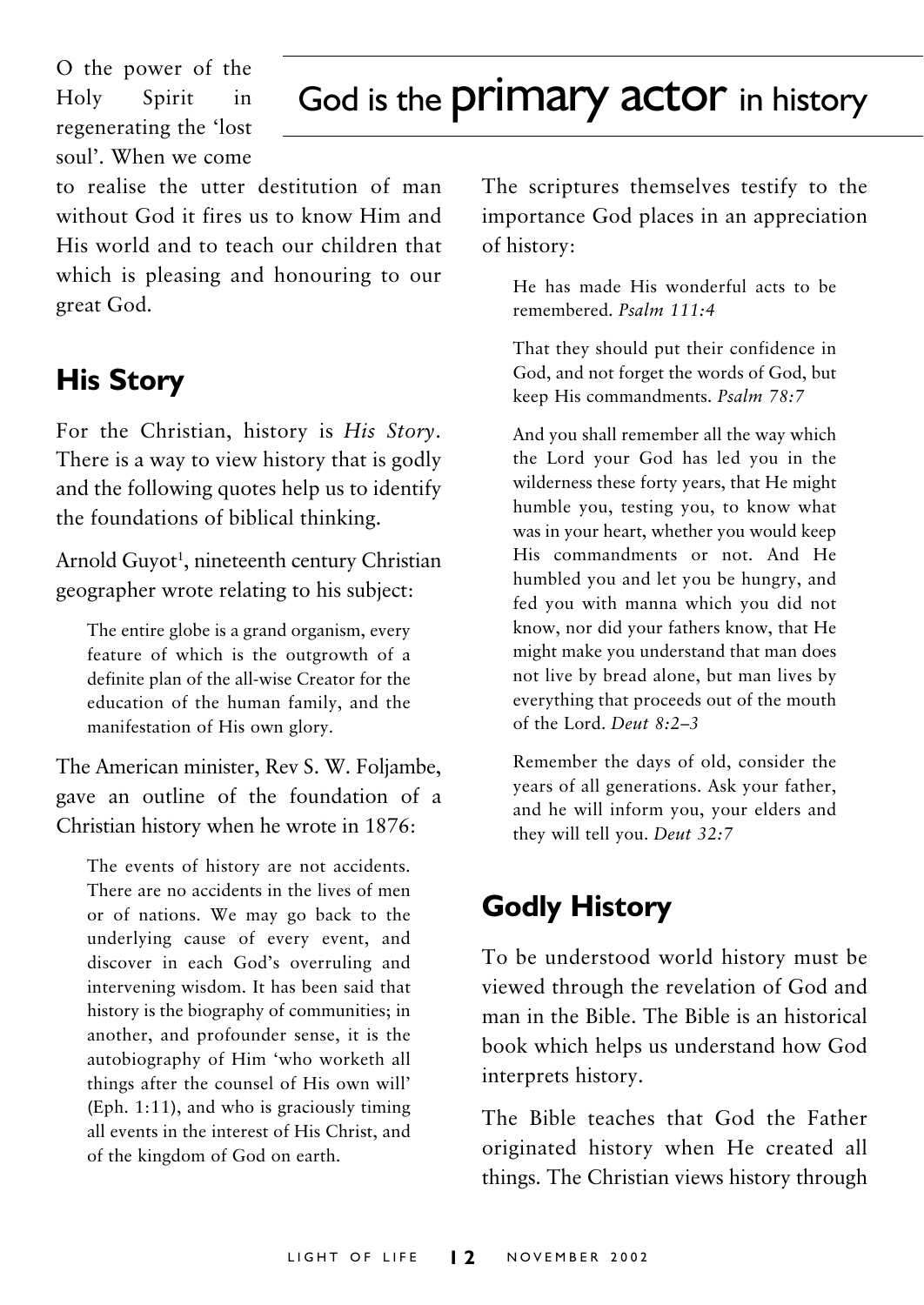faith in the all-wise and sovereign God, who works all historical events after the counsel of His will (Ephesians 1:11).

The history of all men, all peoples, all nations, are held together by the unity of His decree. 'It is He who changes the times and the epochs; He removes kings and establishes kings; He gives wisdom to wise knowledge and men of men.  $\overline{t}$ understanding' (Daniel 2:21).

God is the primary actor in history, bringing his judgements and his salvation on men and nations

The providence of God in the affairs of men, as it is taught in the Bible, provides us with the understanding that all events are under His care and direction. The God of the Bible is clearly separated from any idea of fate or chance. There are no accidents in history, and all events are meaningful as part of his plan of the ages to sum up all things in Christ.

God gave meaning and purpose to human actions by creating man in His own image and defining his relationship to the Creator and his place in history.

### **Resources**

There are a number of Christian school textbooks available through LEM, which are good attempts at a biblical understanding of history.

All history is biased toward the author's view, even for Christians from different historical and theological persuasions. For example, a Catholic parent's view of the Reformation will differ significantly to the Protestant.

## **Australian Christian History**

We recommend Peter Cain's excellent Australian history curriculum, currently available at middle primary level. This program covers Australia's heritage and history from early explorations through to present day.

There is a need for further Australian history books to be developed and we are planning to work on them as soon as we can

As history is always biased it is often good to have more than one text or resource so that comparisons can be made. This is particularly important at the higher levels.

Some recommended Australian history resources that will prove invaluable are:

- South Land of the Holy Spirit  $\bullet$ by Elizabeth Kotlowski
- Understanding our Christian Heritage Volume 1 & 2 by Graham McLennan

#### **FOOTNOTES**

1. Arnold Guyot is the author of the 1873 text, Physical Geography, a reprint of which is available from LEM This book was the inspiration for Peter Frogley's text The Earth.

I am indebted to James Nickel for the research and content for this article.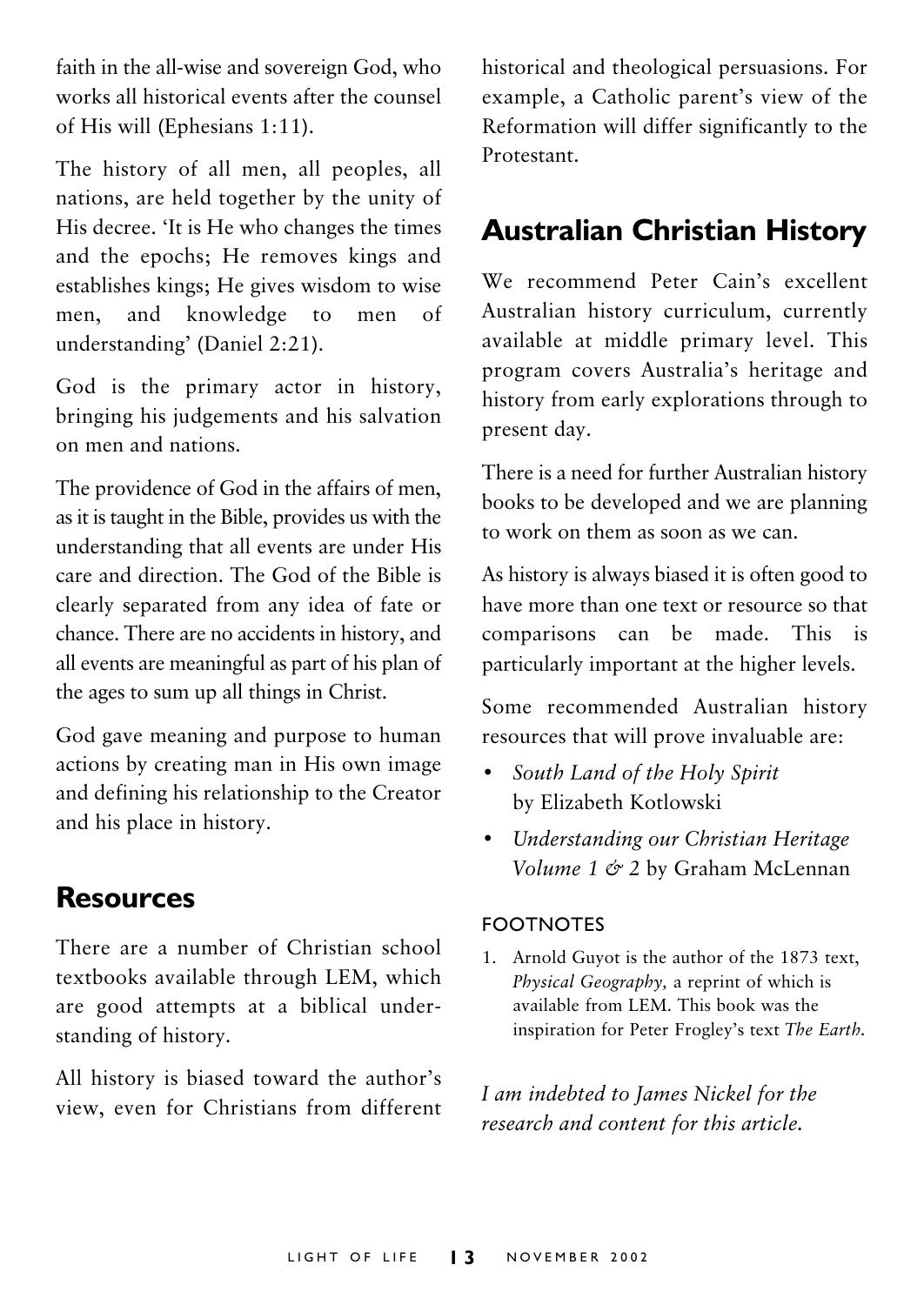## MOTIVATING WILLING **OBEDIENCE IN CHILDREN**

#### NOAH MILLER, IR

The child Samuel, in 1 Samuel 3, blesses our hearts as we consider his willing obedience. He was sensitive to the voice calling him and ran to see what Eli wanted. We sense his eagerness to please. even after understanding that the voice was not Eli's

We may question how important our children's willing obedience really is. We know that God desires and expects willing obedience from His people. We recognise unwilling or postponed obedience as disobedience or at least unacceptable behaviour. We face the opportunity and responsibility to prepare our sons and daughters for useful and willing service for Him who has so willingly given Himself  $for us.$ 

Motivation means 'to provide with a motive'. A motive is something that causes a person to act and implies an emotion or desire operating on the will and causing it to act.

There are various ways to motivate our children. One way is to use incentives. An incentive is a reward or a promise of something desired, as a means of inciting them to action

Another synonym for *motive* is goad. Goad suggests a motive that keeps one going against his will or desire. Both an incentive and a goad are useful and necessary in accomplishing the results of willing obedience in our homes. Either one used excessively or inconsistently will fail to accomplish the desired results.

We as parents need to take our responsibility seriously and remember the accompanying accountability to God. The Scriptures clearly teach how we are to order our homes and how we are accountable for failure, as Eli was.

#### **BE AN EXAMPLE**

In order to effectively teach willing obedience to our children, we need to be a good example. The just man walketh in his integrity: his children are blessed after him' (Proverbs 20:7). How we relate to civil and church authority leaves its influence on our families. If we obey unwillingly or only because we must, we are teaching our children to do the same

We also teach by our example of how we face decisions and responsibilities. As we cheerfully and faithfully shoulder the unpleasant and difficult tasks, we help provide the stimulus they need for their tasks.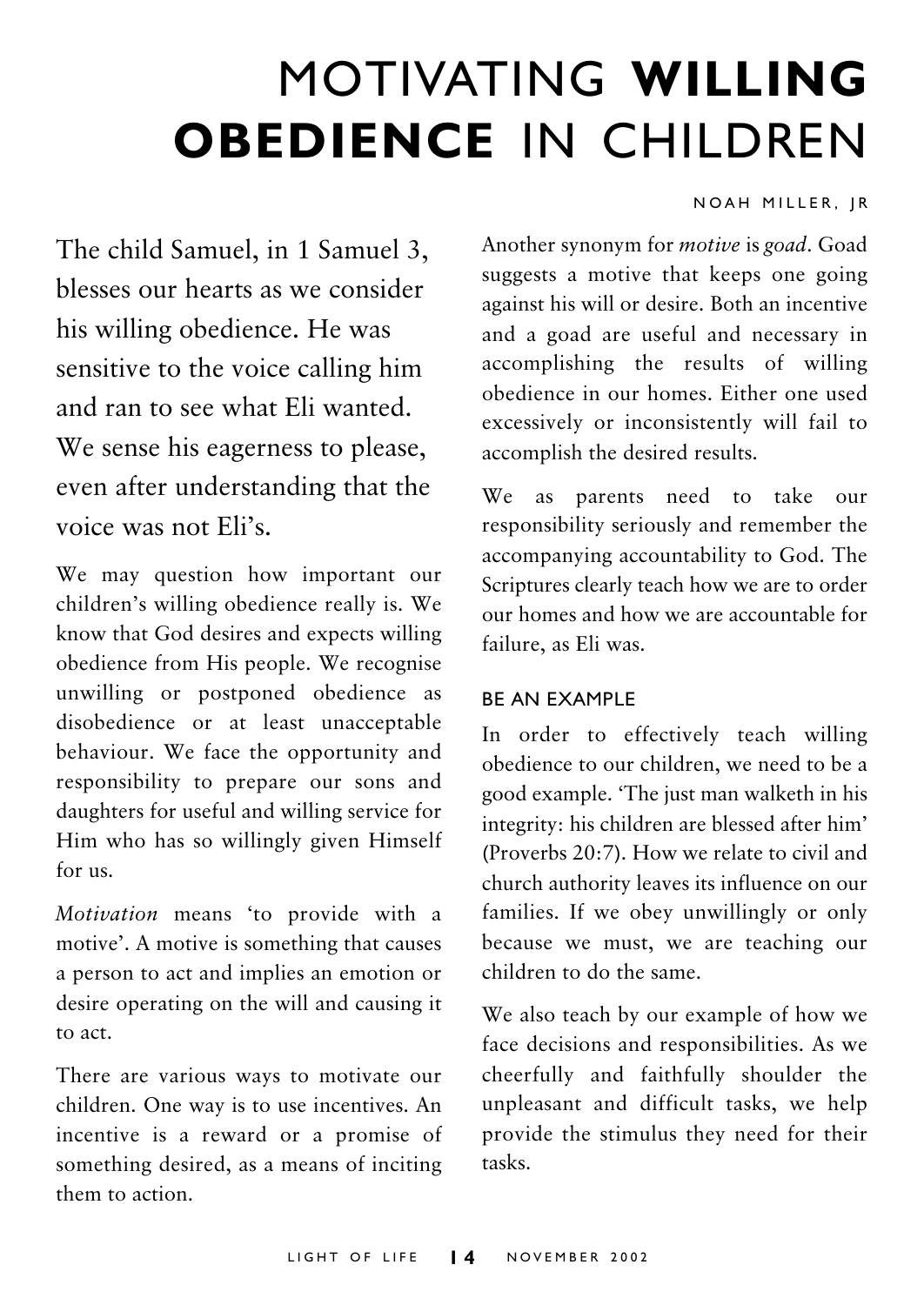#### **REGIN FARLY**

An important aid to teaching willing obedience is to begin early. 'He that spareth his rod hateth his son; but he that loveth him chasteneth him betimes' (Proverbs 13:24). Betimes means 'early'. This refers not only to early in life but also to early in the expressions of disobedience. It is much

more difficult to break established habits than to give the needed direction so that wrong habits do not develop.

'The desire accomplished is sweet to the soul' (Proverbs 13:19). To allow loitering, unfinished tasks, or sloppily done work encourages unwilling obedience and also makes tasks a drudgery. Giving rewards, when they are used in moderation and with discretion, can be a useful means of encouraging children to persevere in unpleasant or large tasks.

## We as parents need to take our responsibility seriously

During their early

vears, children basically want to please their parents. We should take advantage of that desire, to establish the needful foundation for willing obedience. We dare not wait until our children are old enough to understand the reasons why they need to be willingly obedient. We need to lay the foundation before the understanding and reasoning abilities are developed, and continue to build on that foundation throughout their growing years.

Our children should be taught early the importance of prompt, cheerful, and complete obedience. Begin with small jobs, and see that they are completed in a timely way. The job may not be done as well as an older child might do it, but if it is done willingly, we have laid a good foundation for our children to learn how to better accomplish their jobs. As they learn new a few words responsibilities,  $\alpha$ f commendation for their effort or for a job well done effectively motivates them.

#### **INCREASE RESPONSIBILITY**

Another aid to motivating willing obedience is to increase responsibility comparable to age. Children receive a sense of accomplishment by learning new skills and doing things that older ones had been doing. We need to exercise wisdom and look to God for direction in applying this principle effectively. We can be too cautious and develop a lack of security in our children, or reveal our lack of confidence in their abilities, thus discouraging them. We also need to guard against pushing them forward into greater responsibilities to feed our own parental egotism.

We should also be careful about how and at what age we give responsibilities that involve their own or other's safety. Our children do need some guidance and direction as they learn new responsibilities, even though they may think they know how without it. At the same time, we need to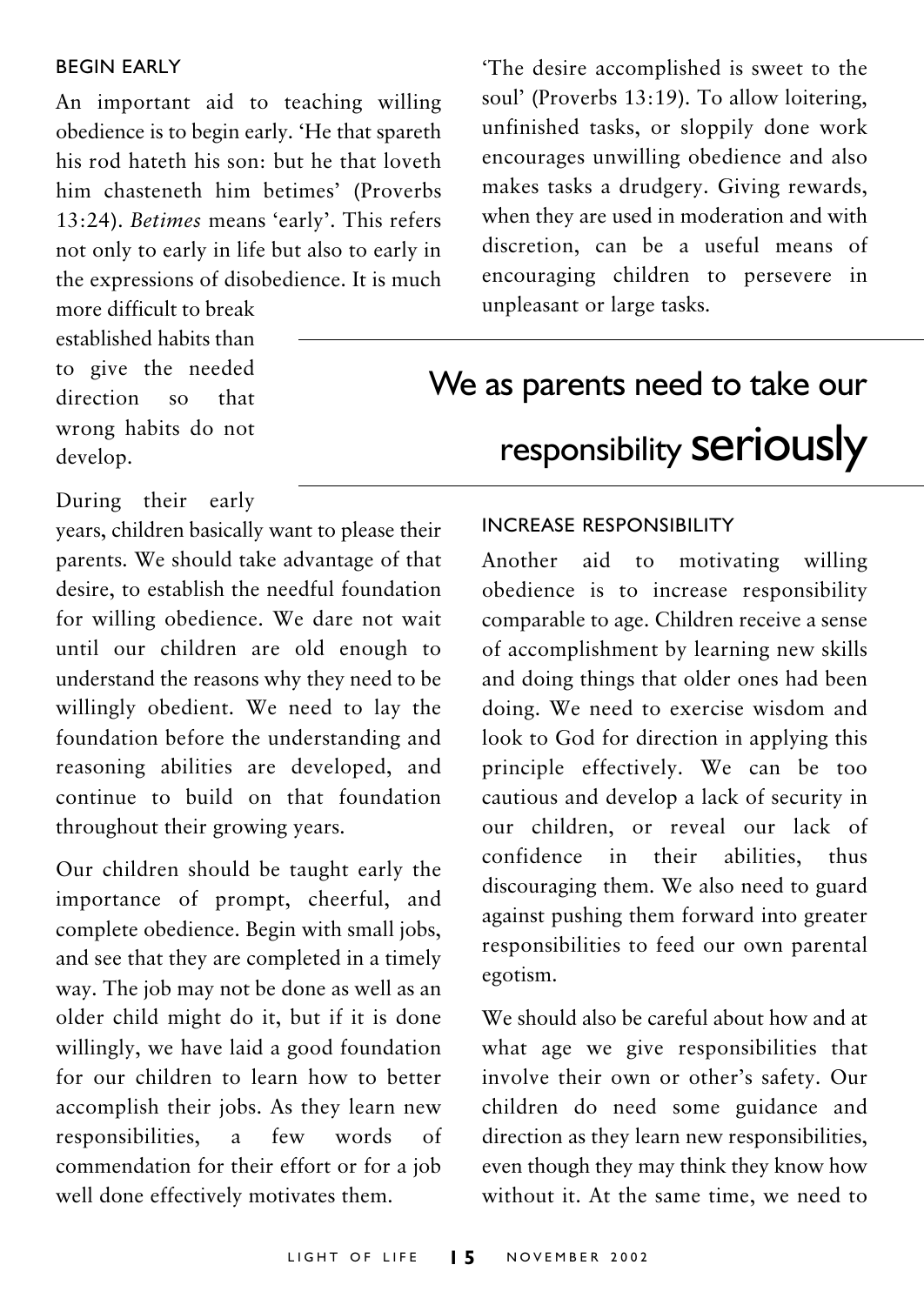exercise patience with them and allow them to make a few mistakes without undue criticism. We all need some time to learn. and we also make some mistakes in the process.

#### MAINTAIN A PERSONAL RELATIONSHIP

Another aid in motivating willing obedience is to maintain a personal interest in and relationship with each child. Keep current with each one's needs, questions, problems and interests Give direction - and encouragement in social, physical, spiritual and mental development. Proverbs 22:6 tells us to 'train up a child in the way he should go'. Effective training requires time and understanding. We need to understand each child sufficiently to know what method works best to accomplish our goal. God has given us principles for training our children. To apply those principles to the best advantage, we need to understand each child's needs and his emotional make-up. To relate to a very sensitive child the same as a strong willed child is unfair and can cause serious problems.

#### PERSONAL CHOICE TO OBEY

We need to teach our maturing sons and daughters to personally choose to obey willingly. 'He taught me also, and said unto me, Let thine heart retain my words: keep my commandments, and live. Get wisdom, get understanding: forget it not; neither decline from the words of my mouth. Forsake her not, and she shall preserve thee: love her, and she shall keep thee. Wisdom is the principal thing; therefore get wisdom: and with all thy getting get understanding. Exalt her, and she shall promote thee: she shall bring thee to honour, when thou dost embrace her. She shall give to thine head an ornament of grace: a crown of glory shall she deliver to thee' (Proverbs 4:4-9).

The focus in this passage seems to be to encourage and teach youth to go beyond obeying for the sake of obedience. They need to develop their personal choice to do what is right. Finally, we want our children and youth to obey, not only because of what they have been taught but also because they understand that it is the right thing to do and because it pleases God. Although we do not always understand why, yet we willingly obey what we know to be God's will for us. The understanding unfolds as we walk in the path of obedience.

We as parents face a great responsibility and also an accountability, but finally, our youth face personal accountability before God and need to choose the right path. Parents may fail, but no one can hide behind that excuse and be justified. We do our sons and daughters a great favour to prepare them for willing obedience to God and to fulfil His purpose for each one in His kingdom.

'Seest thou a man diligent in his business? He shall stand before kings; he shall not stand before mean men' (Proverbs 22:29).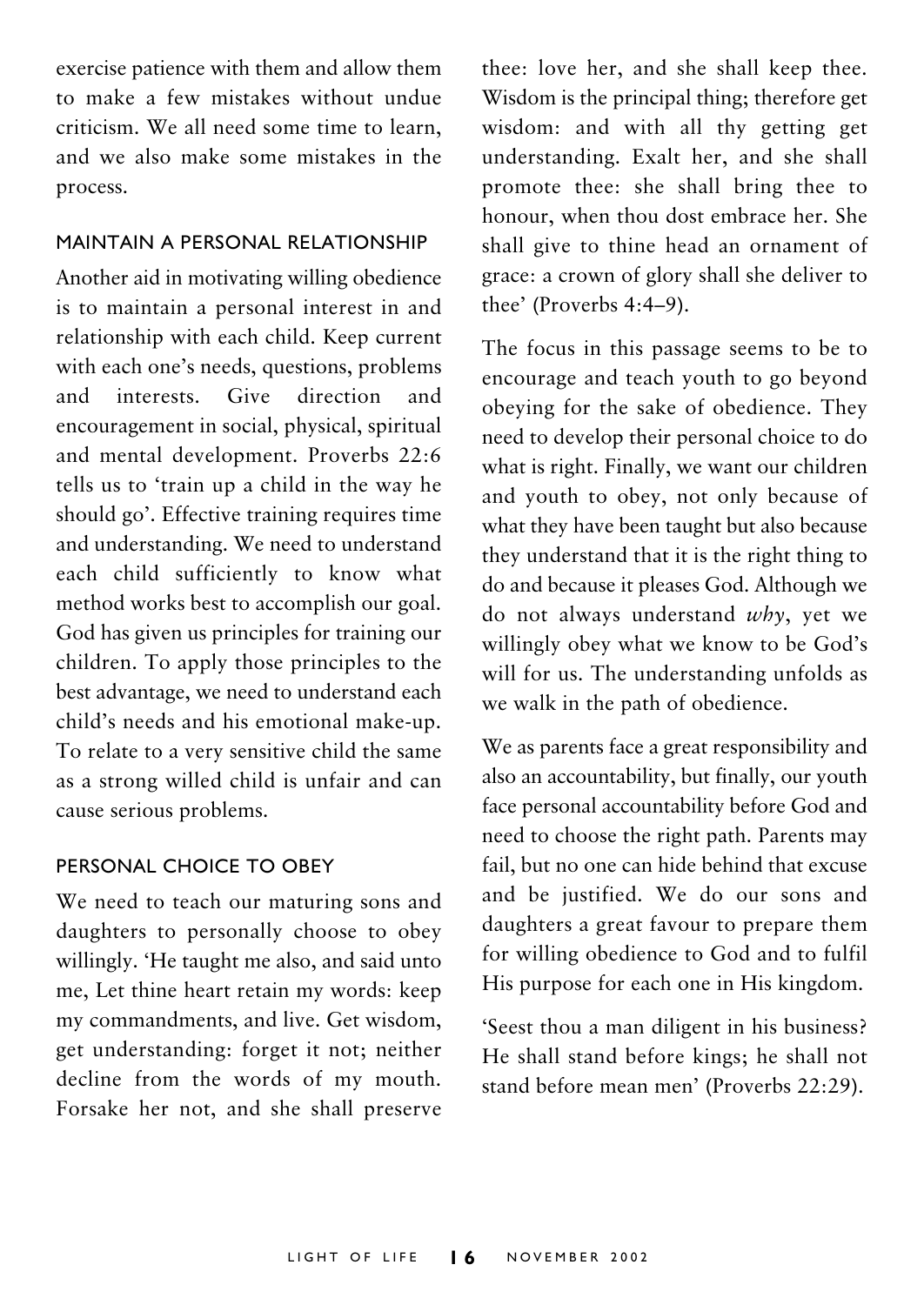# **HUFF AND SCRUB**

## How to breathe and how to keep clean



## **Breathing**

Respiration, or breathing, is the primary function of the body to maintain lifewithout air we won't live for much more than four minutes.

#### **OXYGEN**

Practically every metabolic function of the body requires oxygen. Oxygen is picked up by the red blood cells in the lungs and transported to every cell of the body. The remainder of the air is exhaled along with additional carbon dioxide which has been given off by cells as a waste product. Lungs are not equipped to handle air pollutants and most of these are absorbed by lung tissue or carried by the blood to other tissues of the body for toxic storage.

#### **STATISTICS**

Every day our bodies eliminate carbon dioxide equivalent to a 220 gram lump of charcoal.

Every day the average man will inhale 155 cubic metres of air; about 10,000 litres. We consume more weight in air a day than food and water combined, thus our air needs to be fresh and unpolluted.

#### HOW TO BREATHE

Now we have these statistics which are really quite amazing—in fact it makes you wonder how much longer we can tolerate human beings consuming oxygen at such a rate. But then God in His wondrous blessing has created trees that consume carbon dioxide and exhale oxygen. Is not the balance of nature creation incredible?

The importance of air to the health of our bodies is obviously very significant and it is in our interests to discover how we can enhance our air intake through proper breathing.

1. Inhale the most possible air per breath, without extra effort. Most of us take shallow breaths, yet with slightly more energy we can fill our lungs. This means we get more oxygen per breath and also eliminate more carbon dioxide and other waste gases. Restricted or shallow breathing makes the blood more acidic.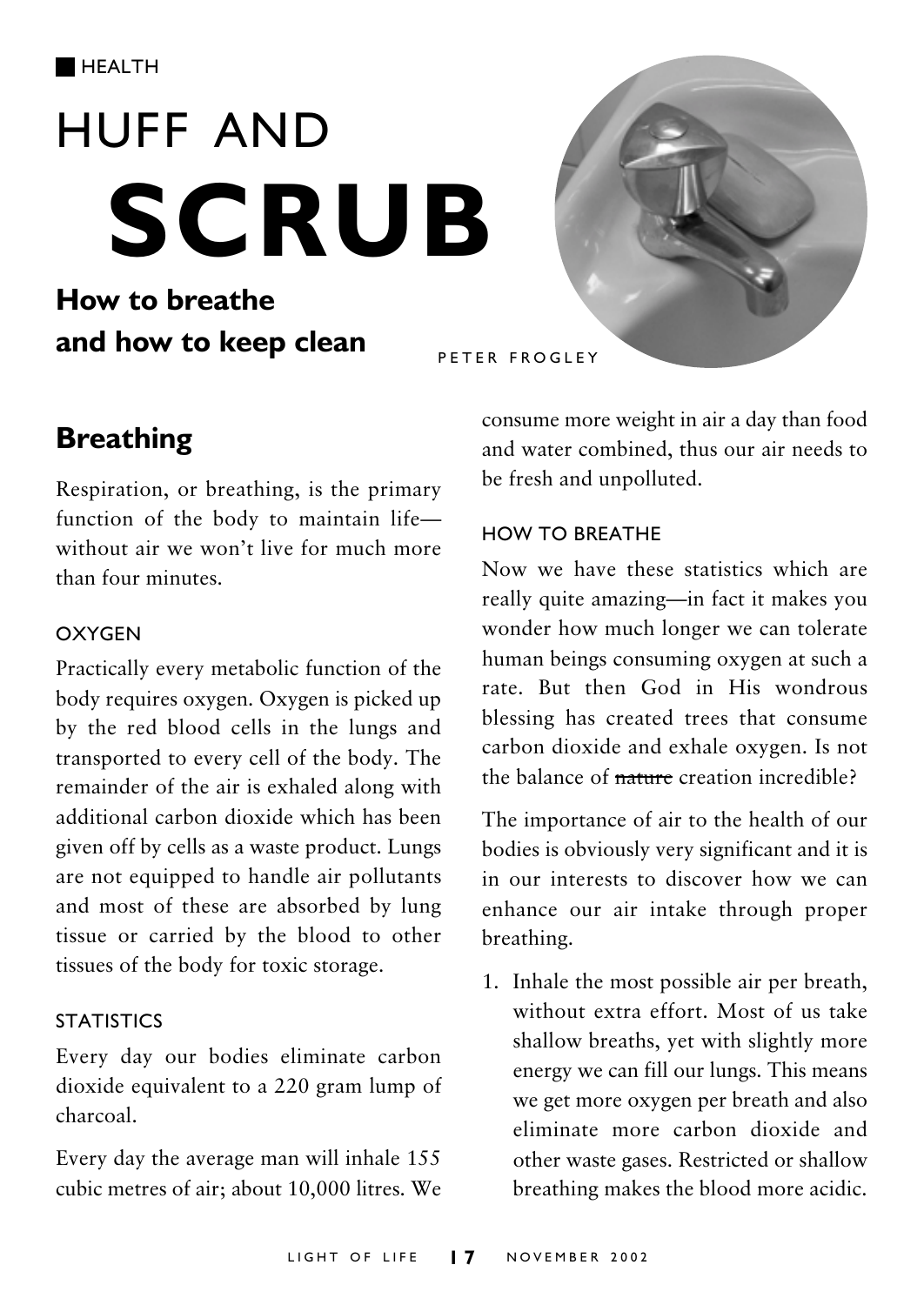Ensure an efficient air intake by:

- maintaining good posture, by sitting or standing upright;
- wearing loose fitting and nonrestrictive clothing around the rib cage.
- 2. Work and rest in well ventilated areas. Consider the freshness of the air you breathe when indoors or in a fluids workshop.
- 3. Spend some time outdoors every day as outside air is the best available source of air
- 4 Allow the skin to breathe About a thirtieth of oxygen intake is through the skin, so expose the skin to the air and avoid tightfitting or synthetic materials that don't allow the skin to breathe
- 5. Take daily exercise which allows for full lung capacity through deep breaths. Many toxins are eliminated from our bodies through the lungs and this process is accelerated with deep breathing. Artificial deep breathing is counter productive as without accompanying exercise the pH of the blood is altered and becomes too alkaline.

## **Keeping Clean**

The health of our entire body is influenced by our hygienic habits.

#### **THE SKIN**

Our skin is the major organ of elimination of waste products for the body. If the skin's elimination channels become blocked this important function is impaired. As a result the whole body suffers as proper elimination is hindered.

The skin is important in regulating body temperature. When the body is too hot the pores open, allowing air to come in and carry off excess heat. If the pores are

## Healthy skin does not require creams and lotions

blocked the body forces precious fluids out onto the skin to be evaporated causing a cooling effect.

#### COMMON HARMELII PRACTICES

There are several major offending means by which skin can become clogged and unhealthy.

#### Washing with soap

When taking a hot bath or shower the pores of the skin open and the chemical soap enters the pores and clogs them. The skin attempts to eliminate this, but by the time it begins to make headway we take another shower. This causes dryness of the skin by washing away the natural oils.

In place of soap a loofah or skin brush (available at health stores) is recommended as they stimulate circulation and open the pores of the skin. Cleaning is a mechanical process-all soap does is make the water wetter to help the mechanical process.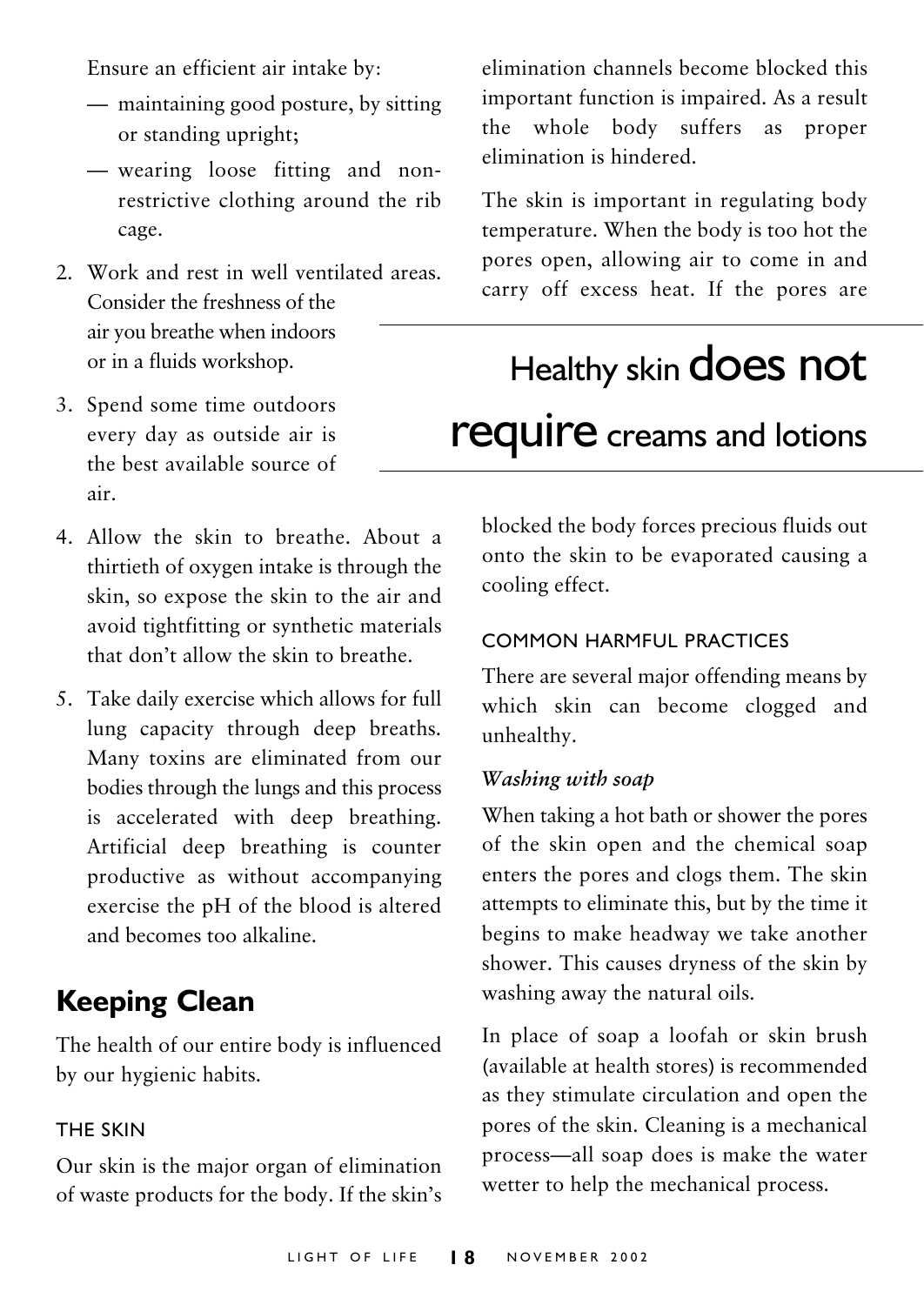#### Creams and lotions

We often apply lotions and creams after showering when the pores are open. Whilst granting temporary relief they are one of the main causes of dry or too oily skin. Healthy skin does not require creams and lotions to keep it moist, supple and smooth. It should be noted that initially the skin will be drier, but time needs to be allowed for the skin to adjust to a new regime.

#### **Suntan lotions**

Due to heat these lotions block the pores of the skin, blocking the skin's ability to eliminate and breathe

#### Deodorants and antiperspirants

These are made from chemicals which harm the skin and body. They are often applied to areas of skin close to the lymphatic system and are easily absorbed. Antiperspirants stop the body perspiring. They are a poison to the body, usually an aluminium compound, and the body defends itself by closing its pores on application of the antiperspirant, thus preventing elimination in that area. Perfumes and colognes are to be preferred and for best use apply to clothing instead of skin. Note that the healthier your body becomes the less foul odours there will be and thus less need for deodorants

#### Hair Care

A healthy body has healthy hair, which is alive Therefore tortures  $\mathbf{u}$  $a<sub>s</sub>$ overwashing, harsh medicated shampoos, dyes, perms, bleaches, hot curlers, curling irons and blow dryers should be avoided.

Dandruff and other scalp problems are the result of a toxic body attempting to push poisons out through the scalp skin. This causes the skin to die off at a faster rate than normal, thus it scales and flakes off.

Use a shampoo that is not harsh or medicated

#### Oral Hygiene

Rinsing and scrubbing the teeth with water should be all that is necessary for a healthy person. If, however, a toothpaste is desired, avoid commercially produced toothpastes that contain harmful chemicals such as fluorides. Health food store brands without fluoride are generally good.

#### Halitosis

Halitosis, or bad breath, reflects the condition of the colon and liver. It is rotting and toxic food that causes foul taste in the mouth. The answer is a healthy diet. although when changing over to a healthy diet the problem may intensify as the body eliminates toxins (detoxifies). Breath fresheners are not a good idea as they contain toxic chemicals. Sugar free gum is a reasonable alternative

We have covered an extensive area of health from breathing to care of our body's surface. There are lots of good ideas-some of which may sound a little different and which often cut across commercial interests, but why don't you give some of them a go? You never know-it may just work for you!

The writer is indebted to Dr. Joel Robbins for the material used in this article.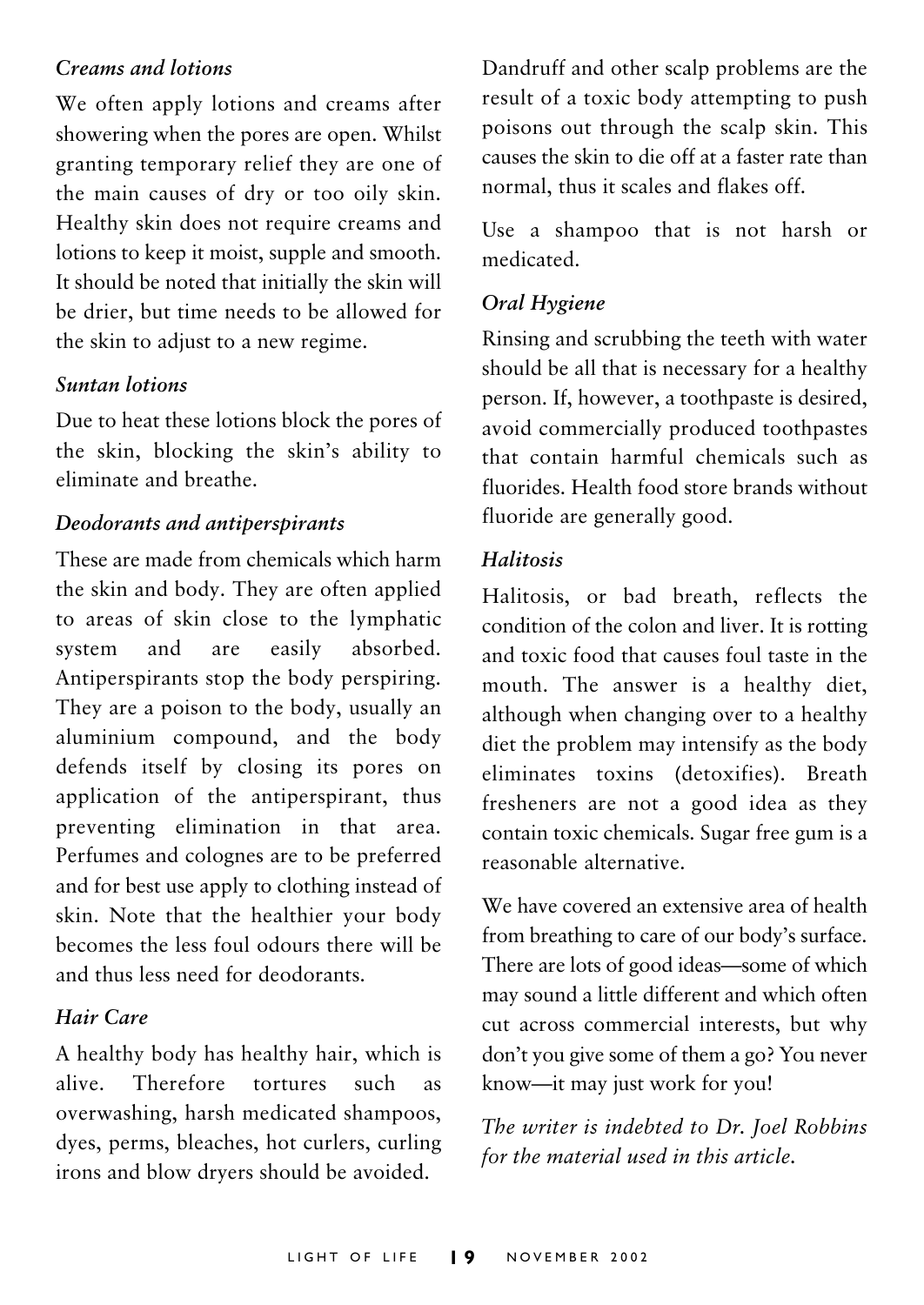## **LEM Phonics Kits**

Have you found it difficult to know exactly what you should purchase when starting out with LEM Phonics? We have decided to offer three new kits, which offer significant savings when compared to buying the products individually. Each kit comes with an additional audio track on the phonogram CD which explains each component of the course and its use.

#### LEM PHONICS STARTER KIT (6 MONTH'S WORK)

Includes the LEM Phonics Manual, Phonogram Cards, Workbooks 1 and 2, laminated Circle Letter Grid, and two halfsize 18mm exercise books. Total value \$82.50 for only **\$74.95** 



Training

#### LEM PHONICS K KIT (1 YEAR'S WORK)



Includes the LEM Phonics Manual, Phonogram Cards, Workbooks 1-5, Word List K, laminated Circle Letter Grid, two exercise books and the complete set of LEM Phonics Training Videos. Total value \$685.60 for only **\$495.00** 

 $\frac{Q_{\text{max}}}{2}$ 

#### LEM PHONICS COMPLETE KIT

Includes the LEM Phonics Manual, Phonogram Cards, All 10 Workbooks, Word List books K–3, laminated Circle Letter Grid, Spelling Scale, Readers for Word List K and 1, two exercise books and the complete set of LEM Phonics Training Videos. Total Value \$805.75 for only **\$599.00**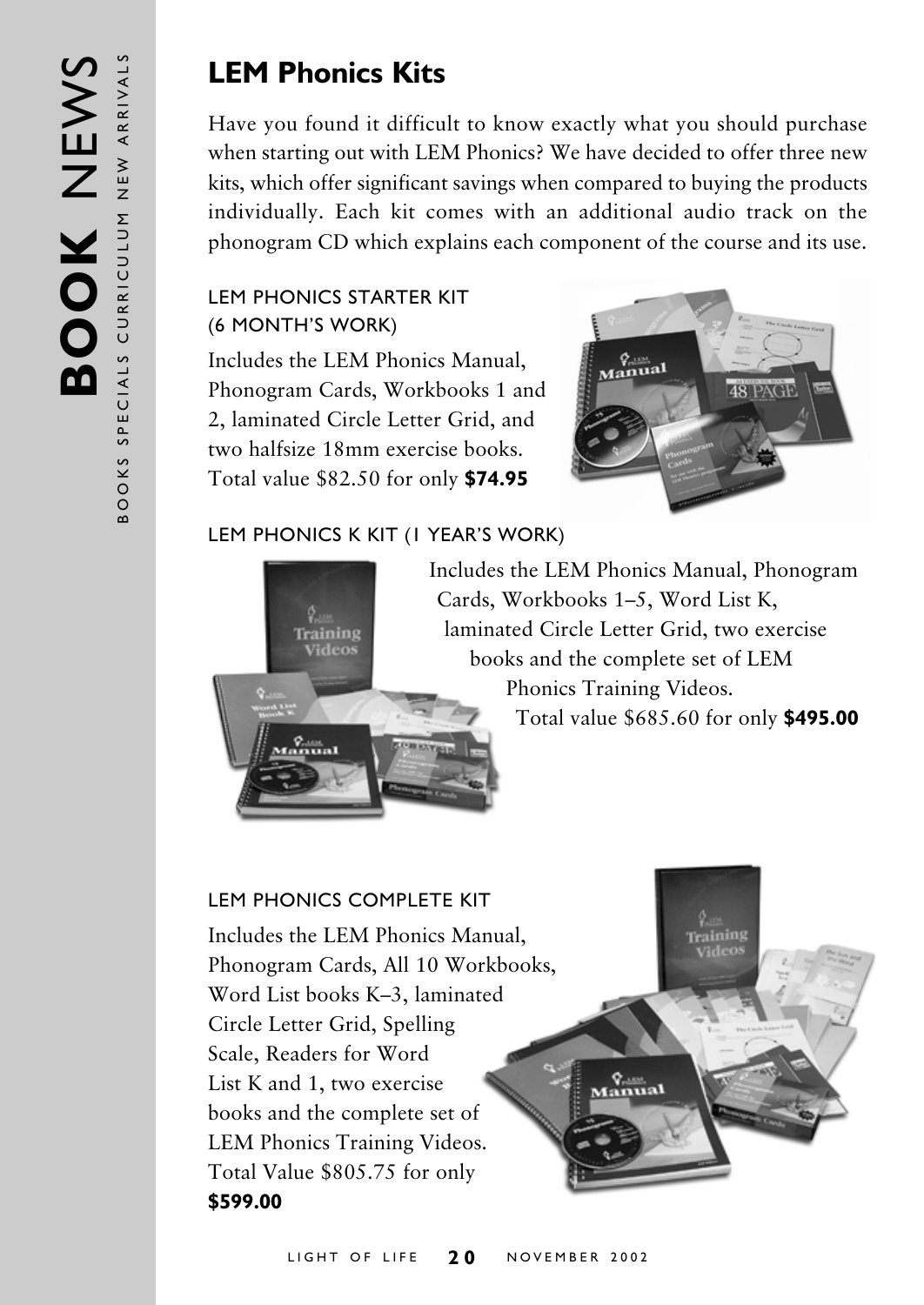## **LEM Phonics Manual-second edition**

This second edition of the LEM Phonics Manual has been updated and minor improvements made resulting in 10 extra pages. Current editions of the Word List and Workbooks have been upgraded to suit. \$39.95



## Let's Teach Art 3

The trial edition of the fourth in the series (Grade 3) is now

available. Following the same theme and layout as

previous books this book has more 2–3 week projects and an increased number of lessons based in history of art. The programme continues to recommend basic materials easily procured at newsagents or art supply stores. \$15.00

## **God's Plan for Creation**

Much of this material has been available as stapled sheets and has been in need of an upgrade. Organised as the seven days of creation covering largely science and Bible, this programme is designed for Junior/Middle Primary level.

The God's Plan for Creation Teacher's Manual contains the text for the students to write up in their exercise books plus teacher's notes.

56 pages \$14.90

The God's Plan for Creation **Student Workbook** 

provides activities for the text, sheets to be glued in their exercise books, plus tests and a final exam. 85 pages \$16.90

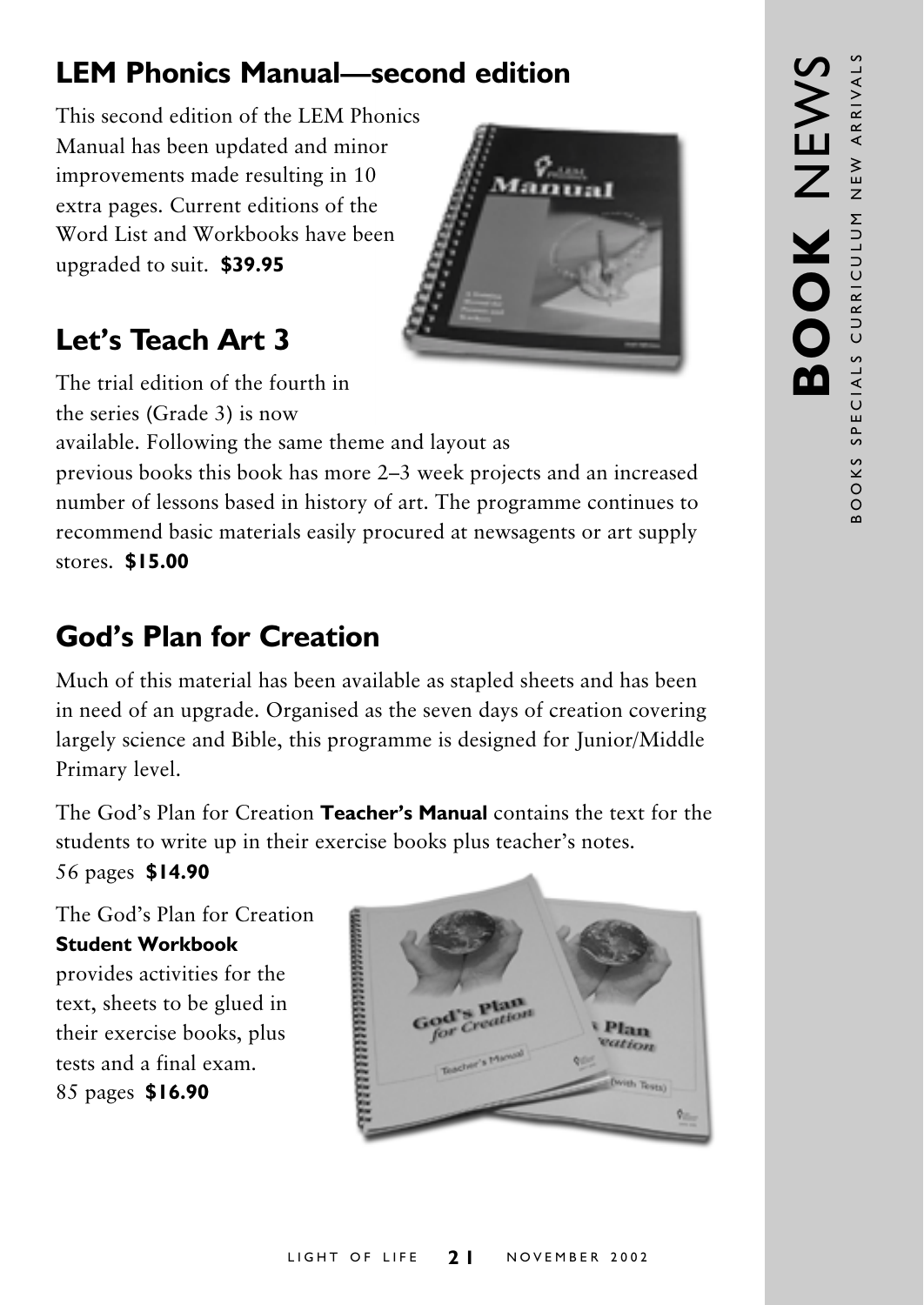## **The Elements of Music—Volume 2**

After the successful launch of *The* Elements of Music Volume 1 we now commend *The Elements of Music* Volume 2. This is the second year of the three year programme. The whole programme is presented from a thoroughly Christian perspective and this volume contains ground breaking material on music history from a Christian perspective. The history section alone would make the course worthwhile.



Author Wendy Hill has just returned

from her first Gift of Music seminar series in Malaysia, where the programme is being received most positively.

The **Student Workbook** contains questions in many different formats like sentence answer, true/false, find-a-word, fill in the blanks, as well as aural questions which utilise rhythms and music examples on the CDs. 3=0-**\$31.95**

The Teacher's Resource Kit is housed in a very attractive presentation folder. The Teacher's Manual is a 153 page spiral-bound book containing the goals and philosophy, general notes for the teacher and the lessons for the programme. Also included in the kit are flashcards, charts and games, as well as a laminated grand staff chart for melody dictation. The two CDs for the 36 lessons are mounted in the folder. All this is just **\$99.00** 

The Keyboard Arrangements Book provides extra practice and extension work for the reading, writing an playing skills taught in the Student Workbook. 40 pages **\$18.00** 

The **Student Test Booklet** provides summary tests for Volume 2. 3@-**\$14.60**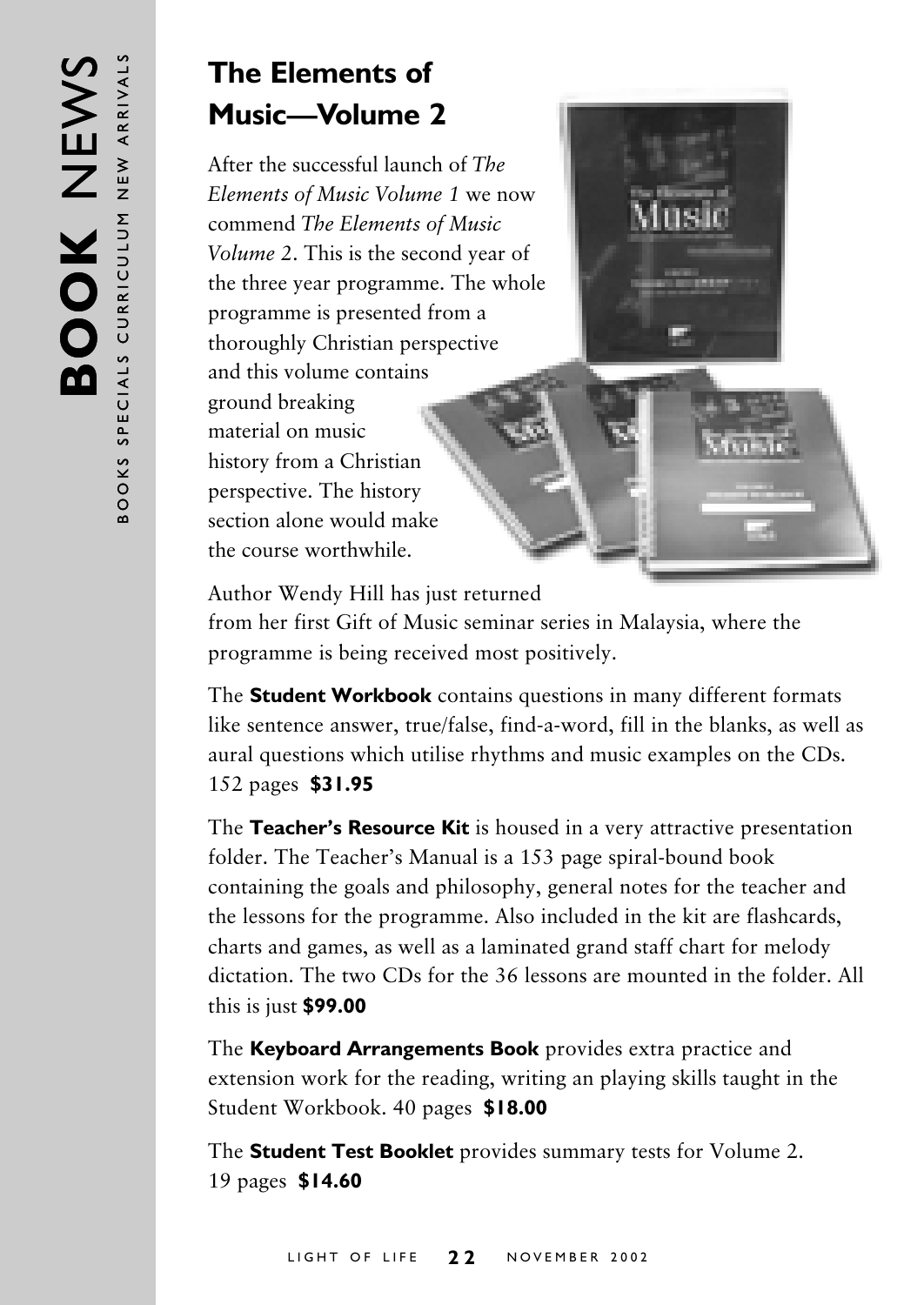## **A Beka Book**

#### **WORLD LITERATURE VOLUME 4**

This new book replaces the previous Grade 10 literature programme.



| World Literature Student Text  | 358.5C  |
|--------------------------------|---------|
| Teacher Guide                  | \$73.15 |
| <b>Student Tests</b>           | \$13.40 |
| Teacher Key to Test            | \$21.80 |
| Julius Caesar with study notes | \$21.80 |
| Silas Marner with study notes  | \$21.80 |
|                                |         |

## **Bethany House**

Janette Oke's Animal Friends are simpler versions of her Classic Stories for Children, designed for younger readers (6-10 years of age). With

large readable type and delightful full-colour illustrations, these titles are sure to appeal to children and adults alike.

Titles currently available are: The Impatient Turtle Ducktails New Kid in Town Prairie Dog Town Spunky's Diary The Prodigal Cat

\$13.10 each

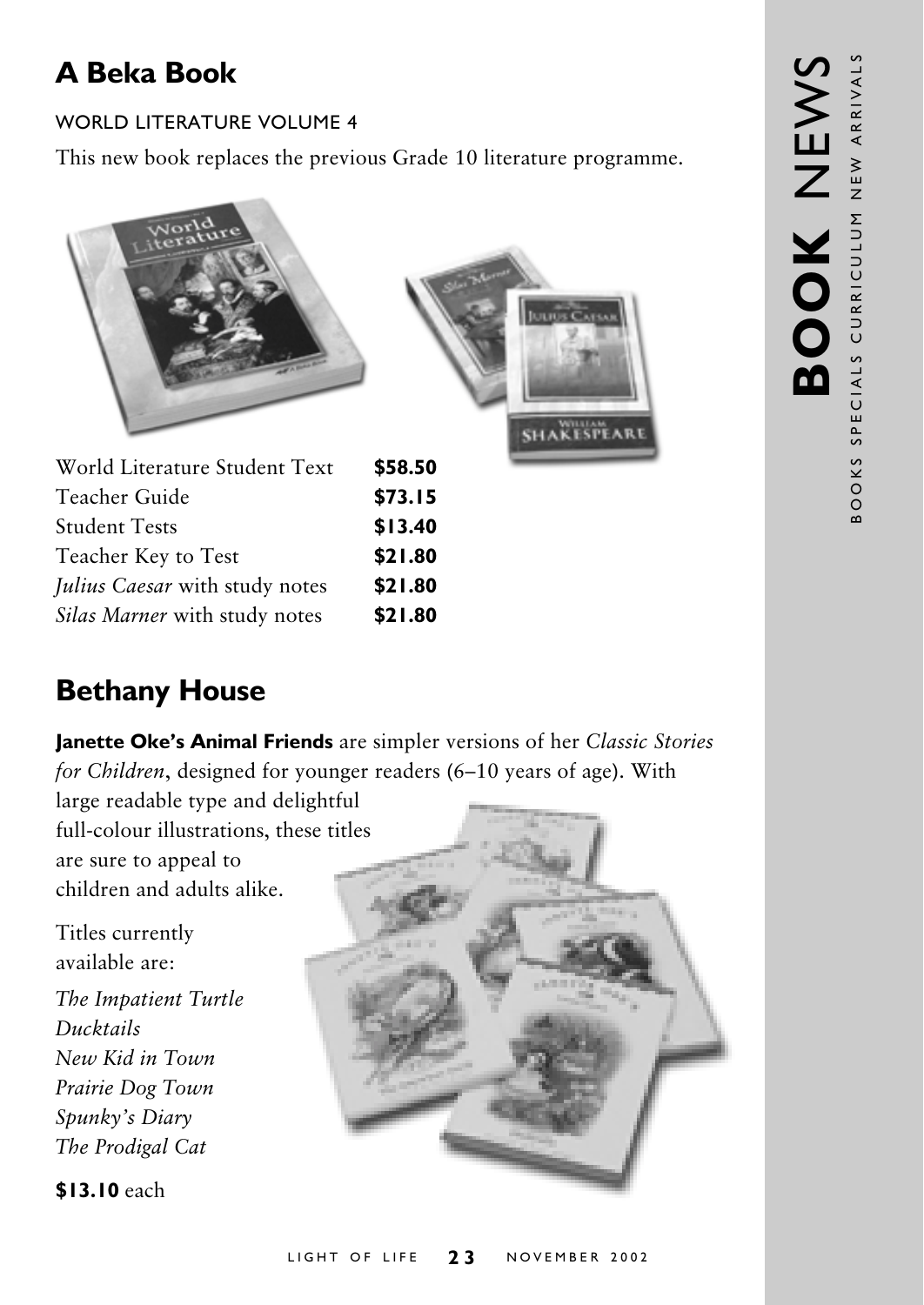

## **LEM PHONICS CORNER**

## Greetings again from China! Maybe I'll tell you a little about what is going on over here.

The Phonics programme continues to spread at a rapid rate, which is keeping us all very busy. There is a desperate need to get more trained Chinese teachers out into the field as more and more schools want to take on the LEM Phonics programme.

Training in LEM Phonics now extends to middle school graduates and students studying English, to enable them to continue studies in English.

Needless to say we need more foreign teachers to help meet the growing need as LEM Phonics spreads across the nation. Ideally they should be trained beforehand as teachers, speak English fluently and clearly, and be willing and able to identify with the phonics philosophy and vision in order to easily learn the programme.

There are many other areas in China in which we have a 'Phonics presence' and we are trying to send teacher trainers to these areas from time to time to serve the teachers there. Their teaching performances are evaluated and advice is given on how to improve their teaching.

I guess the question you are asking is 'What am I doing?' Well, I am still in Beijing, although most of the other teaching team are out in the provinces.

I am teaching a small class of student teachers. One foreign teacher takes them for four hours each morning teaching foundational phonics, grammar, reading and conversational English skills, and I teach for two hours each day the philosophy and methodology of teaching the LEM Phonics programme.

I am finding this experience very helpful, because I am also still in the process of developing programmes, and it helps me to have a better idea of the real situation out there in the field. As from last week I am taking a group of teachers with me to take a one-hour phonics lesson with a group of six- to seven-year-old children.

This is our testing and training ground. I am not used to teaching in this environment, in a language they don't know, in front of those to whom I am acting as a model. At this time I have only given the first lesson, and to say the least it was a challenge. But this is the challenge those teachers are required to meet when they go out to their stations, so somehow we need to develop strategies to